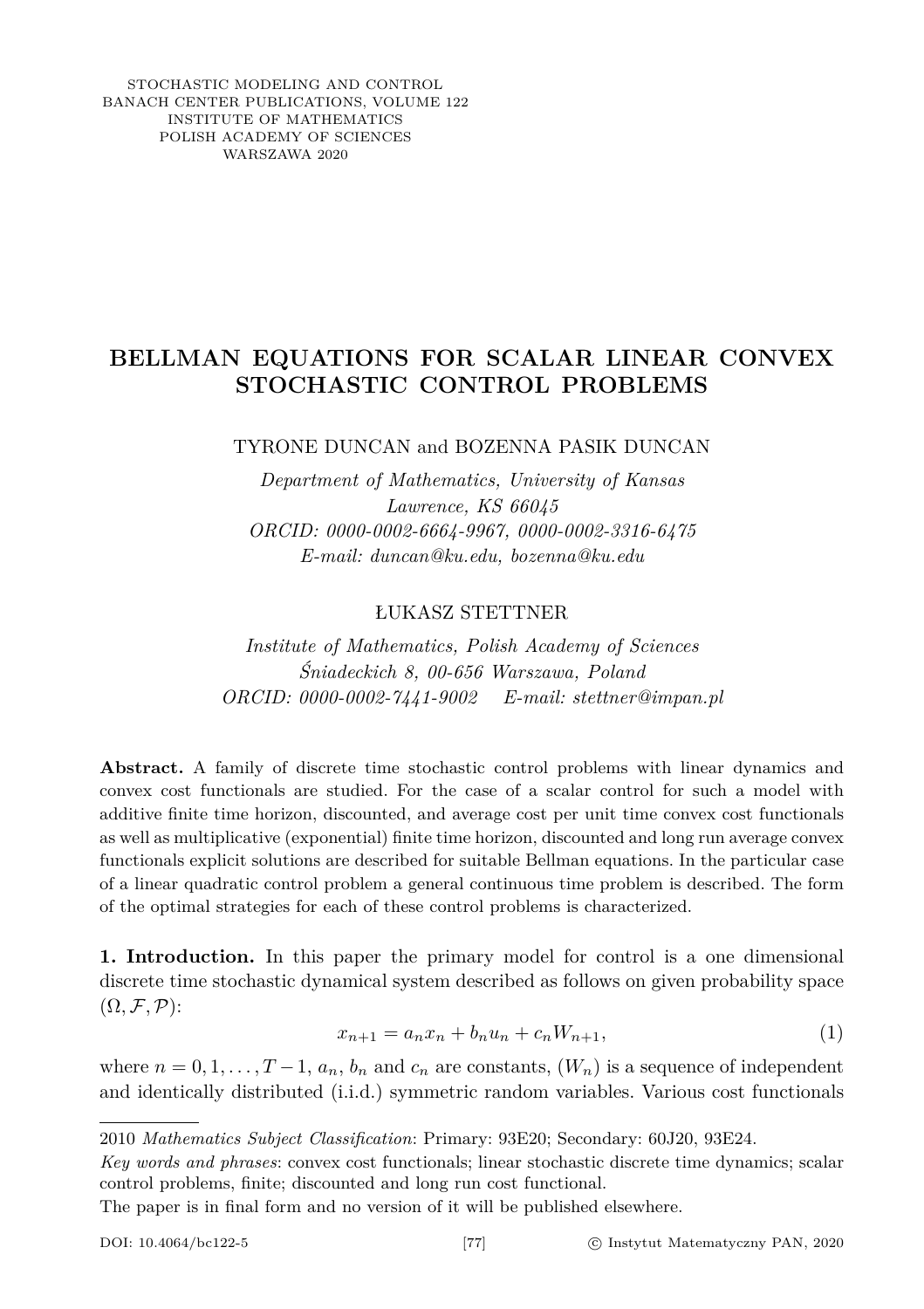are considered consisting of strictly convex, even functions that are additive or exponential with finite time horizons or infinite time horizons either discounted or long run average. The results given here can be generalized for finite time horizon problems to multidimensional control models. Finite time horizon linear convex problems with linear cost functions with respect to control were studied in discrete time in [\[2\]](#page-15-0) using a deterministic approach, and then generalized to continuous time in [\[13\]](#page-15-1). For infinite time horizon problems some special properties are required that are typical for scalar controls. The assumption concerning independence of the sequence of noise in the case of finite horizon problems can be relaxed by assuming only symmetry of the conditional laws (which justifies and extends the results of the papers [\[7\]](#page-15-2) and [\[8\]](#page-15-3)). The case with finite time horizon can also be studied in continuous time for a general noise and for quadratic functionals using the family of nearly optimal controls consisting of linear controls of the current state of the process. The purpose of this paper is to show that linear stochastic dynamics and the functions in the cost functionals being strictly convex allows one to find solutions to suitable Bellman equations for various kinds of stochastic control problems. While the explicit forms of optimal controls are not obtained as occurs in the case of linear quadratic problems, there are inductive characterizations for optimal controls. This work generalizes several papers in various directions (see [\[6\]](#page-15-4), [\[5\]](#page-15-5) and references therein). An infinite horizon discrete time linear convex problem was considered in [\[1\]](#page-15-6). A finite horizon discrete time linear convex Gaussian problem with partial observation is considered e.g. in [\[10\]](#page-15-7). Continuous linear convex problems were also studied using a stochastic maximum principle in [\[4\]](#page-15-8). In the first part of this paper additive functionals consisting of strictly convex, even functions are studied and optimal controls for finite horizon problems, discounted and average cost per unit time problems are characterized. In the second part of the paper exponential (multiplicative) functionals are considered and solved for finite horizon, discounted and long run average control problems. The main novelty of the paper consists in a unified approach to discrete time linear convex control problems, allowing in certain cases to consider general noise processes and to find the particular form of optimal controls for general discrete and continuous time linear quadratic control problems. The results concerning infinite time horizon linear convex problems seem to be original in particular a solution to an average cost per unit time control problem for a discrete time linear convex problem. Furthermore solutions to the Bellman equations corresponding to long run exponential functionals are obtained. This latter result is obtained in a weaker form as a limit of finite horizon exponential problems and in a stronger form using a vanishing discount approach.

**2. Finite horizon problem.** For the model with dynamics [\(1\)](#page-0-0) in this section the following finite horizon additive functional is considered

<span id="page-1-0"></span>
$$
J_x^T(V) = E_x \left[ \sum_{t=0}^{T-1} (f_t(x_t) + g_t(u_t)) + G(x_T) \right]
$$
 (2)

which is minimized over all strategies  $V = (u_0, \ldots, u_{T-1})$ , that are adapted, that is,  $u_t$  is measurable with respect to the filtration  $\mathcal{F}_t = \sigma\{W_n, n \leq t\}$  for  $t = 1, 2, \ldots$ . It is also noted that the probability measure  $\mathcal{P}_x$ , and therefore its expected value is conditional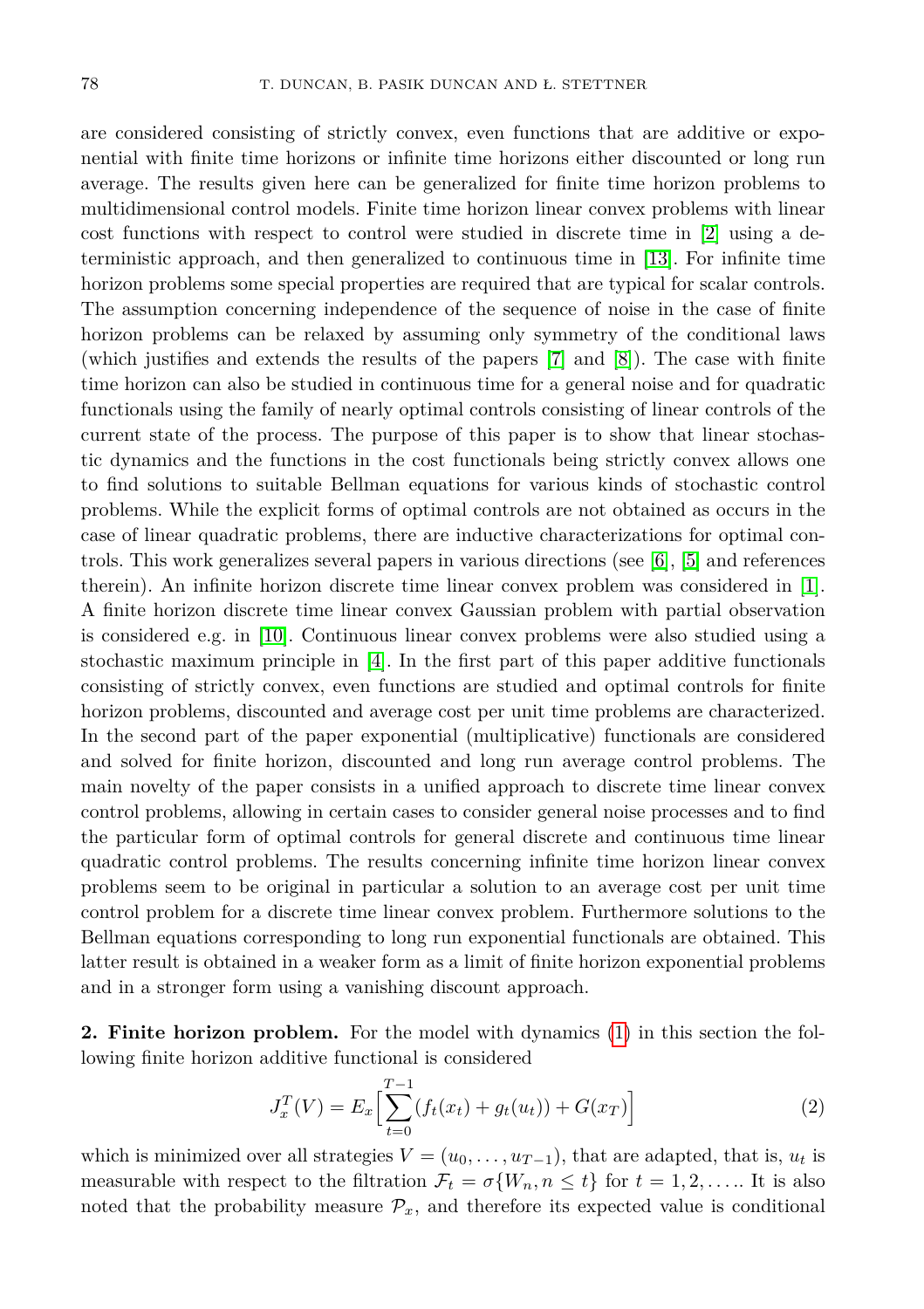given the initial point  $x_0 = x$  of the model [\(1\)](#page-0-0). The right hand side of [\(2\)](#page-1-0) depends on *V* since dynamics of  $(x_t)$  is given by [\(1\)](#page-0-0). Therefore we could write  $(x_t^V)$  but we shall not point out this dependence whenever it would not lead to ambiguity. It is assumed that the functions  $f_t$ ,  $g_t$  and  $G$  are even and strictly convex. It is clear that then their minima occur at 0. The following lemmas are used subsequently.

<span id="page-2-2"></span>Lemma 2.1. *When F is strictly convex* (*resp. convex*) *and even then, assuming integrability of*  $F(z + cW_1)$  *for a constant c, we infer that the function*  $\tilde{F}$  *given* by

$$
\tilde{F}(z) = E[F(z + cW_1)]\tag{3}
$$

*is also even and strictly convex* (*resp. convex*)*.*

*Proof.* Strict convexity of  $\tilde{F}$  follows from strict convexity of F.  $\tilde{F}$  is even because F is even and the random variable  $W_1$  is symmetric. The case for convex  $F$  follows analogously.

<span id="page-2-3"></span>LEMMA 2.2. For strictly convex (resp. convex) and even functions  $\tilde{F}$  and  $q$  and constants *a and b the following function*

<span id="page-2-0"></span>
$$
H(x) = \inf_{u} \left[ g(u) + \tilde{F}(ax + bu) \right]
$$
 (4)

*is even and strictly convex* (*resp. convex*)*. Furthermore its minimum is uniquely attained* in the interval  $[0, \frac{-ax}{b}]$  if  $\frac{-ax}{b} > 0$  and in the interval  $[\frac{-ax}{b}, 0]$  if  $\frac{-ax}{b} < 0$ , and at 0 if  $a = 0$ *. Note that*  $H(0) = g(0) + \tilde{F}(0)$  *that is for*  $x = 0$  *the optimal control is*  $u = 0$ *.* 

*Proof.* It is clear that the infimum [\(4\)](#page-2-0) is attained. For arbitrary  $x, x'$  there are  $u, u'$  such that  $H(x) = [g(u) + \tilde{F}(ax + bu)]$  and  $H(x') = [g(u') + \tilde{F}(ax' + bu')]$ . Then for  $\lambda \in (0, 1)$ taking into account strict concavity of  $\tilde{F}$  and  $q$  we have

$$
H(\lambda x + (1 - \lambda)x') \le g(\lambda u + (1 - \lambda)u') + \tilde{F}(\lambda(ax + bu) + (1 - \lambda)(ax' + bu'))
$$
  
<  $\lambda(g(u) + \tilde{F}(ax + bu)) + (1 - \lambda)(g(u') + \tilde{F}(ax' + bu')) = \lambda H(x) + (1 - \lambda)H(x')$  (5)

so that *H* is strictly convex. Now

$$
H(-x) = \inf_{u} \left[ g(u) + \tilde{F}(-ax + bu) \right]
$$
  
= 
$$
\inf_{u'} \left[ g(-u') + \tilde{F}(-ax - bu') \right] = \inf_{u'} \left[ g(u') + \tilde{F}(ax + bu') \right]
$$
 (6)

using the fact that *q* and  $\tilde{F}$  are even. Therefore *H* is even as well. The case when  $\tilde{F}$  and *q* are only convex can be shown almost identically. The function *H* is an infimum of the sum of two convex in *u* functions  $g(u)$  and  $\tilde{F}(ax + bu)$ . They attain their infima at  $u = 0$ and  $u = \frac{-ax}{b}$  respectively. Therefore the infimum of the sum is somewhere between  $u = 0$ and  $u = \frac{-ax}{b}$ , and by strict convexity there is a unique point where it is attained.

Consequently the following theorem can be verified.

THEOREM 2.3. Assume that the functions  $f_t$ ,  $g_t$  and  $G$  are nonnegative, strictly convex *and even and for each x*

<span id="page-2-1"></span>
$$
E_x \left[ \sum_{t=0}^{T-1-k} f_t(x_t) + G(x_{T-k}) \right] < \infty,\tag{7}
$$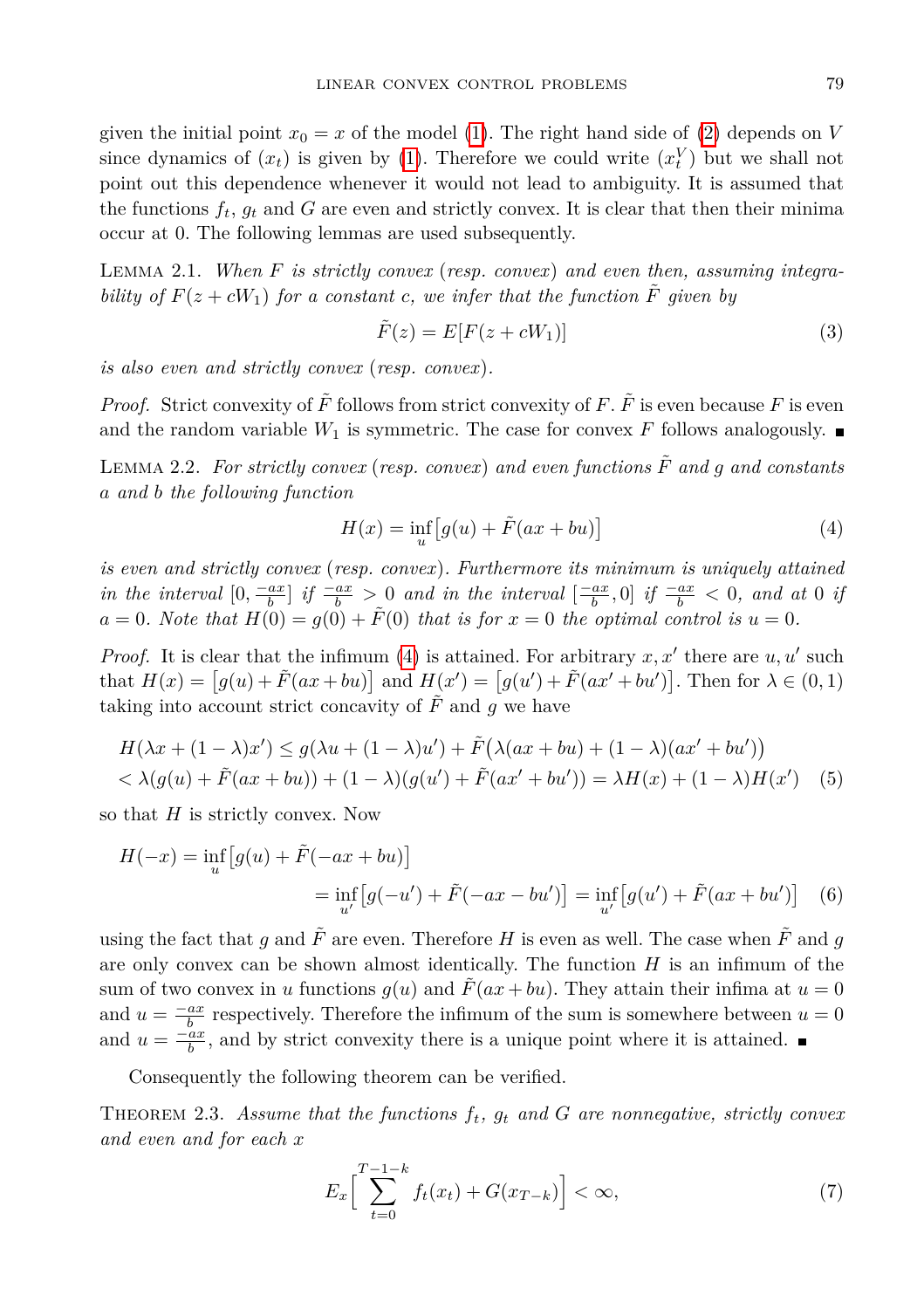*for*  $k = 0, 1, \ldots, T-1$ , where  $(x_n)$  corresponds to the state process satisfying [\(1\)](#page-0-0) with con*trol*  $u \equiv 0$ *. Then there is a sequence of strictly convex even functions*  $w_t$ ,  $t = 0, 1, \ldots, T$ , *that are solutions to the following system of Bellman equations*:

<span id="page-3-0"></span>
$$
w_T(x) = G(x)
$$
  
\n
$$
w_n(x) = f_n(x) + \inf_u [g_n(u) + E[w_{n+1}(a_n x + b_n u + c_n W_{n+1})]], \quad n = T - 1, ..., 0.
$$
 (8)

*Furthermore*  $w_0(x) = \inf_V J_x^T(V)$ , and the optimal strategies are in the form  $\hat{u}_n(x_n)$  at *time n*, where  $\hat{u}_n$  are selectors to the equations [\(8\)](#page-3-0), which are continuous functions.

*Proof.* By the assumption [\(7\)](#page-2-1) it follows that equations [\(8\)](#page-3-0) are well defined. By Lemmas [2.1](#page-2-2) and [2.2](#page-2-3) the functions  $w_n$  are even and strictly convex. Since the selectors are defined in a unique way (by strict concavity) they are also continuous. The proof that  $w_0(x) =$  $\inf_V J_x^T(V)$  follows in a standard way (see Section 3.2 of [\[11\]](#page-15-9) or Theorem 4.1.1 of [\[15\]](#page-15-10)).

Consider now the case of a general noise process. Assume that random variables  $(W_n)$ are not independent but

<span id="page-3-1"></span>*conditional laws* 
$$
P\{W_{n+1} \in \cdot | W_1, W_2, \ldots, W_n\}
$$
 *are symmetric.*

This assumption covers in particular the cases (in one dimension) given in the papers [\[7\]](#page-15-2) and [\[8\]](#page-15-3). This law can be chosen as a regular conditional probability and define the system of Bellman equations

$$
w_T(x) = G(x)
$$
  
\n
$$
w_n(x) = f_n(x) + \inf_u [g_n(u) + E[w_{n+1}(a_n x + b_n u + c_n W_{n+1})|W_1, \dots, W_n]],
$$
  
\n
$$
n = T - 1, T - 2, \dots, 1
$$
  
\n
$$
w_0(x) = f_0(x) + \inf_u [g_0(u) + E[w_1(a_0 x + b_0 u + c_0 W_1)]].
$$
\n(9)

Notice now that the functions  $(w_t)$  defined above are random since they depend on conditional expectations. Conditional expectations considered as with respect to regular conditional probabilities are defined everywhere. Functions (*wt*) exist, i.e. are finite under suitable integrability conditions. The following theorem explains solvability of the system [\(9\)](#page-3-1).

<span id="page-3-2"></span>THEOREM 2.4. Assume that the functions  $f_t$ ,  $g_t$  and  $G$  are nonnegative, strictly convex and even and the right hand sides of  $(9)$  are well defined. Then there is set  $\Omega'$  such that  $P(\Omega') = 1$  *and a sequence of convex even random functions*  $w_t(\cdot, \omega)$ ,  $t = 0, 1, \ldots, T$ , *which for*  $\omega \in \Omega'$  *are solutions to the system of Bellman equations* [\(9\)](#page-3-1)*. Furthermore*  $w_0(x) = inf_V J_x^T(V)$ , and the optimal strategies are in the form  $\hat{u}_n(x_n,\omega)$  at time *n*, *where*  $\hat{u}_n$  *are for*  $\omega \in \Omega'$  *selectors to the equations* [\(9\)](#page-3-1) *and are continuous functions.* 

*Proof.* Since we consider regular conditional probabilities we can use Theorem 5 of [\[9\]](#page-15-11) to guarantee measurability of random functions  $w_t(\cdot, \omega)$ ,  $t = 0, 1, \ldots, T$ . Note that selectors to the equations [\(9\)](#page-3-1) are random and by Theorem 5 of [\[9\]](#page-15-11) measurable. In the system [\(9\)](#page-3-1) we are allowed to replace essential infimum by infimum since selectors by strict convexity of  $f_t$ ,  $g_t$  and  $G$  are uniquely defined and therefore are continuous functions. The last part, i.e. identity  $w_0(x) = \inf_V J_x^T(V)$ , follows in a similar way as in Section 3.2 of [\[11\]](#page-15-9) or Theorem 4.1.1 of [\[15\]](#page-15-10).  $\blacksquare$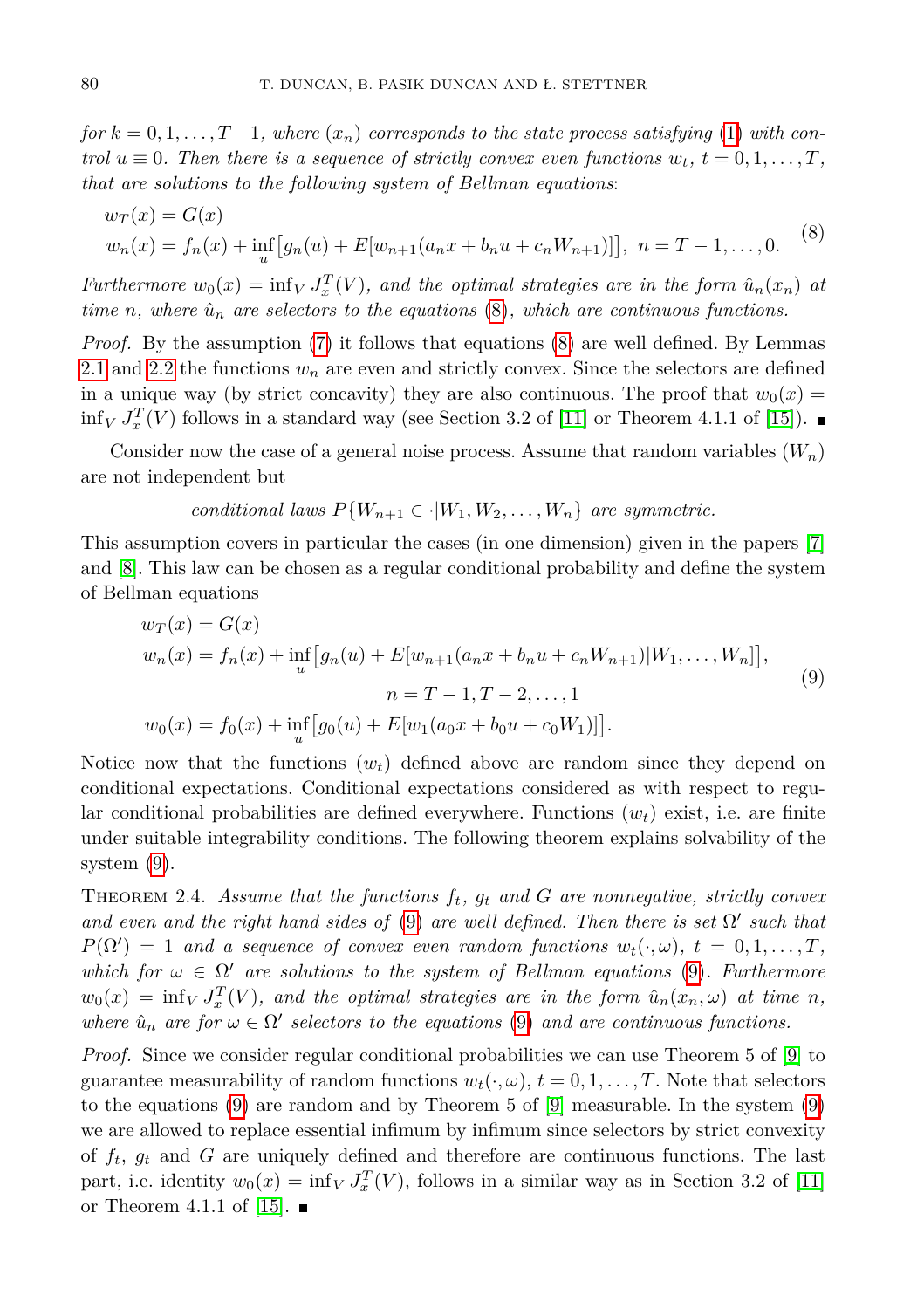**3. General stochastic linear quadratic problems.** In this section initially quadratic functionals are considered, that is, the case where  $f_t(x) = q_t x^2$ ,  $g_t(u) = e_t u^2$  and  $G(x) = lx^2$  with positive constants  $q_t$ ,  $e_t$  and *l* are positive deterministic functions for discrete time dynamics [\(1\)](#page-0-0), and the results of Theorem [2.4](#page-3-2) are used.

COROLLARY 3.1. Assume that functions  $f_t$ ,  $g_t$  and  $G$  are quadratic (as above) and the *conditional laws of the noise sequence W<sup>n</sup> are symmetric and their conditional second moments are finite. Then w*<sup>0</sup> *is a quadratic function and an explicit form for an optimal*  $control\ is\ \hat{u}_n(x_n,\omega) = k_n x_n, \ where\ k_n\ is\ deterministic.$ 

*Proof.* A standard completion of squares method is used. It is only necessary to show that if  $w_{n+1}(x) = r_1 x^2 + r_2$  for constant  $r_1 > 0$ , where  $r_2$  is random, then  $w_n$  determined from [\(9\)](#page-3-1) is also of the same form and an optimal value of *u* occurs as in the statement of this corollary. Since  $E[W_{n+1}|W_1,\ldots,W_n]=0$  it follows that

$$
w_n(x) = q_n x^2 + \inf_{u} \left[ e_n u^2 + E[r_1(a_n x + b_n u + c_n W_{n+1})^2 + r_2 | W_1, \dots, W_n] \right]
$$
  
\n
$$
= q_n x^2 + \inf_{u} \left[ e_n u^2 + r_1(a_n^2 x^2 + b_n^2 u^2 + c_n^2 E[W_{n+1}^2 | W_1, \dots, W_n] + 2a_n x b_n u + 2(a_n x + b_n u) c_n E[W_{n+1} | W_1, \dots, W_n] \right] + 2a_n x b_n u + 2(a_n x + b_n u) c_n E[W_{n+1} | W_1, \dots, W_n] + E[r_2 | W_1, \dots, W_n] \n+ r_1 c_n^2 E[W_{n+1}^2 | W_1, \dots, W_n] + E[r_2 | W_1, \dots, W_n] \n+ r_1 c_n^2 E[W_{n+1}^2 | W_1, \dots, W_n] + E[r_2 | W_1, \dots, W_n] \n= (q_n + r_1 a_n^2) x^2 + \inf_{u} \left[ (e_n + r_1 b_n^2) \left( u + \frac{r_1 a_n b_n x}{e_n + r_1 b_n^2} \right)^2 - \frac{r_1^2 a_n^2 b_n^2 x^2}{e_n + r_1 b_n^2} \right] \n+ r_1 c_n^2 E[W_{n+1}^2 | W_1, \dots, W_n] + E[r_2 | W_1, \dots, W_n] \n= \left( q_n + r_1 a_n^2 - \frac{r_1^2 a_n^2 b_n^2}{e_n + r_1 b_n^2} \right) x^2 + r_1 c_n^2 E[W_{n+1}^2 | W_1, \dots, W_n] + E[r_2 | W_1, \dots, W_n]
$$
  
\nwhere note that  $a_n + r_1 a^2 - \frac{r_1^2 a_n^2 b_n^2}{e_n + r_1 b_n^2} > 0$  and an optimal  $u$  is in the form  $-\frac{r_1 a_n b_n x}{e_n + r_1 b_n^2}$ . The

where note that  $q_n + r_1 a_n^2$  –  $\frac{r_1^2 a_n^2 b_n^2}{e_n + r_1 b_n^2} > 0$ , and an optimal *u* is in the form −  $e_n + r_1 b_n^2$ . The remaining part of the proof follows by induction.

Now consider a continuous time linear equation

<span id="page-4-0"></span>
$$
\dot{x}_t = (ax_t + bu_t) dt + c dW_t \tag{11}
$$

with general noise  $(W_t)$  with finite second moments, symmetric conditional increments, as  $P\{W_{t+s} - W_t | W_u, u \leq t\}$  and continuous trajectories. It is assumed that the control process  $(u_t)$  is dyadic, that is, it is piecewise constant, adapted to the filtration  $\mathcal{F}_t$  $\sigma\{W_s, s \leq t\}$  and changed only at the multiples of some  $\Delta$ . The solution to [\(11\)](#page-4-0) is understood in the time interval  $[0, \Delta]$  in the following way

$$
y(t) = x_0 + bu_0t + c(W_t - W_0)
$$
\n(12)

for  $t \in [0, \Delta]$ . Clearly  $y(t)$  is continuous and consider z as solution to the equation

$$
\dot{z}(t) = a(z(t) + y(t))\tag{13}
$$

with  $z(0) = 0$ . Then one can show that  $x_t = z(t) + y(t)$  is the solution to [\(11\)](#page-4-0). Consequently we obtain

<span id="page-4-1"></span>
$$
x_t = e^{at}x_0 + bu_0\left(t + \left(1 + \frac{1}{a}\right)(e^{at} - 1)\right) + a\int_0^t e^{a(t-s)}c(W_s - W_0)\,ds\tag{14}
$$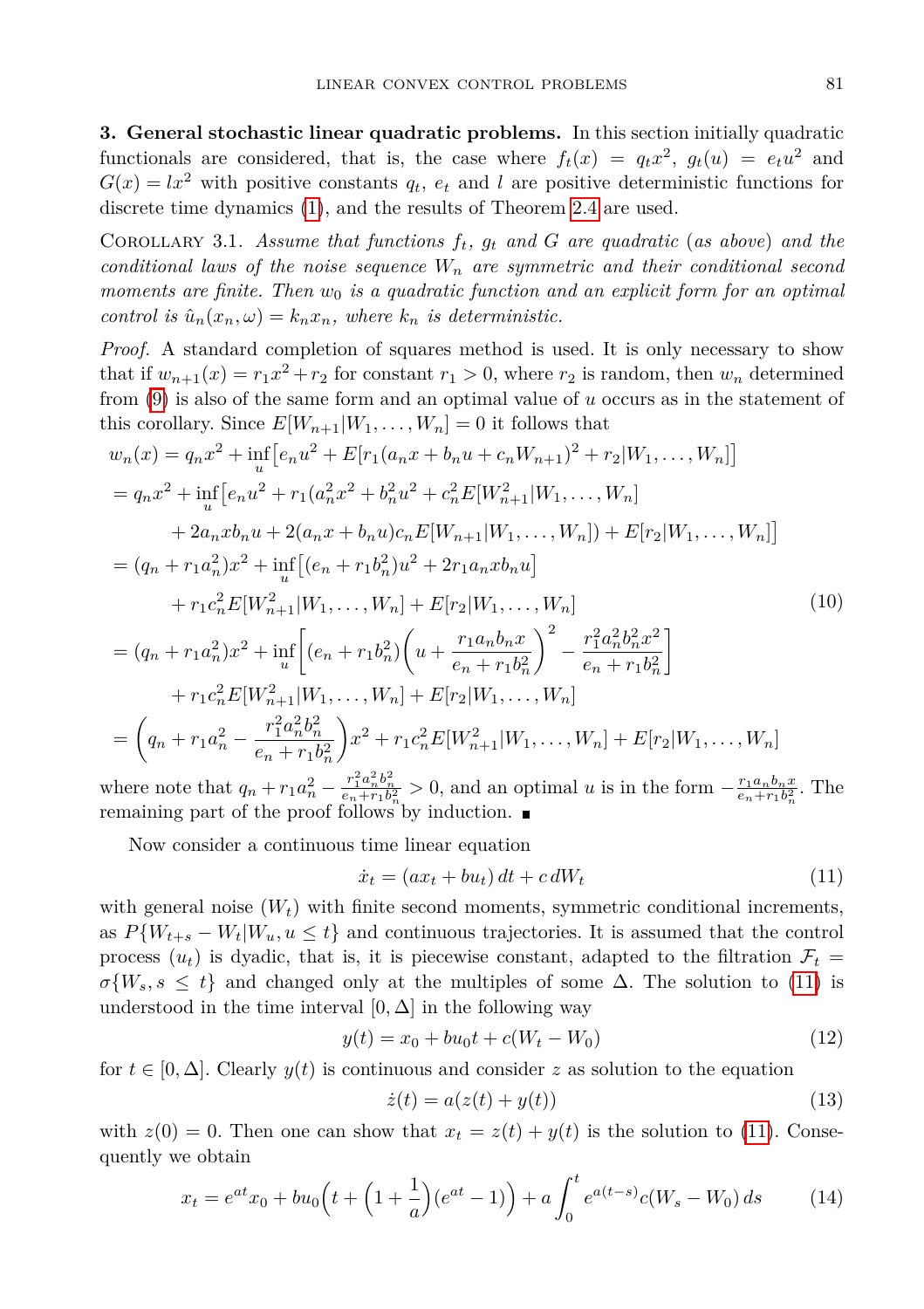for  $t \leq \Delta$ . Consider now the quadratic cost functional

$$
J_x^{T,c}(V) = E_x \left[ \int_0^T (f(x_t) + g(u_t)) dt + G(x_T) \right]
$$
 (15)

with  $f(x) = qx^2$ ,  $g(u) = eu^2$  and  $G(x) = lx^2$ , where  $V = (u_t)$ . If we assume for simplicity that *T* is a multiple of  $\Delta$  and  $(u_t)$  is fixed on intervals of the length  $\Delta$  it follows that

$$
J_x^{T,c}(V) = E_x \left[ \sum_{i=0}^{T/\Delta - 1} \int_{i\Delta}^{(i+1)\Delta} (f(x_t) + g(u_i \Delta)) dt + G(x_T) \right].
$$
 (16)

Now consider the following sequence of random backward Bellman equations (compare to  $(9)$ :

<span id="page-5-0"></span>
$$
w_T(x) = G(x)
$$
  
\n
$$
w_i \Delta(x) = \inf_u \left[ e^{i2\Delta} + E \left[ \int_0^{\Delta} f(x_s) ds + w_{(i+1)\Delta} \left( d_1 x + d_2 u \right) \right. \right.
$$
  
\n
$$
+ a \int_0^{\Delta} e^{a(\Delta - s)} c(W_{i\Delta + s} - W_{i\Delta}) ds \Big) |F_{i\Delta} \Big] \Big], \quad i = T/\Delta - 1, ..., 0,
$$
\n(17)

with  $d_1 = e^{a\Delta}$ ,  $d_2 = b(\Delta + (1 + \frac{1}{a})(e^{a\Delta} - 1))$ , and  $(x_s)$  appearing in the formula for  $w_{i\Delta}$ being solution to [\(14\)](#page-4-1) with  $W_s - W_0$  replaced by  $W_{i\Delta+s} - W_{i\Delta}$ . The following proposition provides a solution to the family of Bellman equations.

Proposition 3.2. *Assume that the right hand sides of* [\(17\)](#page-5-0) *are well defined. Then there is*  $\Omega'$ *, such that*  $P(\Omega') = 1$  *and a sequence of convex even random functions*  $w_t(\cdot, \omega)$ *,*  $t = 0, 1, \ldots, T$ , which for  $\omega \in \Omega'$  are solutions to the system of Bellman equations [\(17\)](#page-5-0). *For each fixed*  $\Delta$  *the optimal strategy is of the form*  $u_{n\Delta} = k_n x_{n\Delta}$  *with deterministic*  $k_n$ *. Furthermore each solution to* [\(17\)](#page-5-0) *is of the form*  $w_{i\delta} = r_{1,n}x^2 + r_{2,n}$  *where*  $r_{1,n}$  *is deterministic while*  $r_{2,n}$  *can be random.* 

*Proof.* Since the family of functions  $w_{n\Delta}$  are random use [\[9\]](#page-15-11) to have measurable versions of these functions. When  $w_T(x) = lx^2$ , it suffices to show the step from  $w_{(n+1)\Delta}$  to  $w_{n\Delta}$ . Assume that  $w_{(n+1)\Delta}(x) = r_{1,n+1}x^2 + r_{2,n+1}$ . Then under the infimum sign for  $w_n(x)$  it follows (using the fact that  $E[W_{i\Delta+s} - W_{i\Delta}]F_{i\Delta} = 0$ )

$$
eu^{2}\Delta + E \left[ \int_{0}^{\Delta} q \left( x e^{as} + bu \left( s + \left( 1 + \frac{1}{a} \right) (e^{as} - 1) \right) \right) \right.
$$
  
+  $a \int_{0}^{s} e^{a(s-r)} c (W_{r+n\Delta} - W_{n\Delta}) dr \right)^{2} ds + r_{1,n+1} \left( x e^{as} + bu \left( s + \left( 1 + \frac{1}{a} \right) (e^{as} - 1) \right) \right.$   
+  $a \int_{0}^{s} e^{a(s-r)} c (W_{r+n\Delta} - W_{n\Delta}) dr \right)^{2} + r_{2,n+1} |F_{n\Delta}|$   
=  $h_{1} x^{2} + h_{2} u^{2} + h_{3} x u + q_{4} = \left( h_{1} - \frac{h_{3}^{2}}{2h_{2}} \right) x^{2} + h_{2} \left( u + \frac{h_{3}}{2h_{2}} x \right)^{2} + h_{4} \quad (18)$ 

with  $h_1 > \frac{h_3^2}{2h_2}$ , where  $h_4$  can be random, while  $h_1$ ,  $h_2$  and  $h_3$  are deterministic. Therefore the optimal (minimal) *u* is of the form  $-\frac{h_3}{2h_2}x$ , which by induction completes the proof.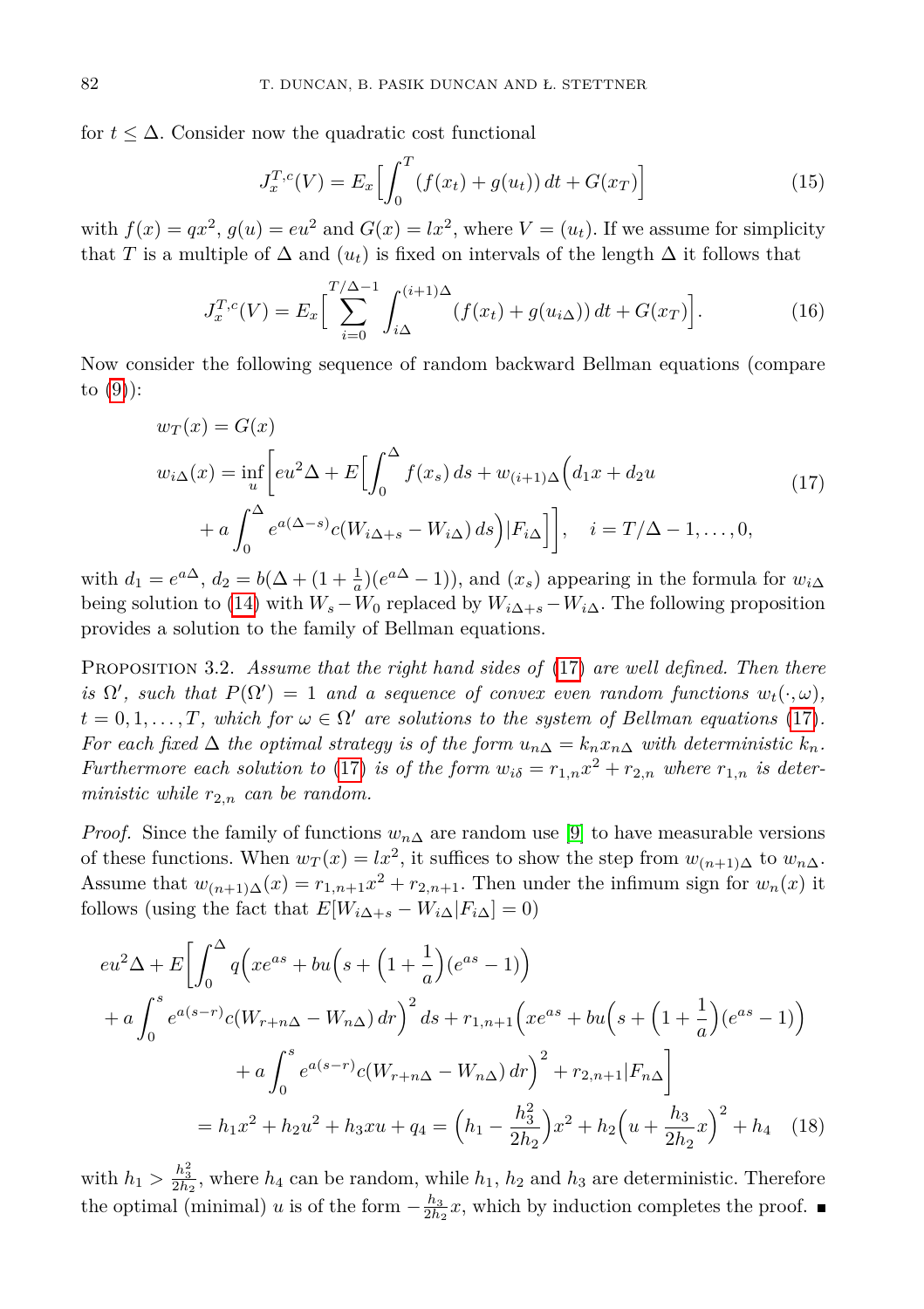REMARK 3.3. In the case of continuous time it is necessary to define the class of controls  $(u_s)$  for which equation [\(14\)](#page-4-1) is satisfied. Therefore the family of piecewise constant controls seems to be reasonable. When a solution in a certain sense is given to [\(14\)](#page-4-1) then it is necessary to introduce some kind of Ito's formula and some Riccatti equation (see [\[5\]](#page-15-5) or [\[7\]](#page-15-2)). In the case here the main result states that whenever there is restriction to dyadic controls then nearly optimal controls are of the form  $k_t x_t$  for dyadic  $t$ , where  $k$  is deterministic. This result is valid for very general stochastic noise processes  $(W_t)$ provided that their increments are conditionally symmetric and the right hand sides of equation [\(17\)](#page-5-0) are well defined.

<span id="page-6-2"></span>**4. Discounted control problem.** Now a discounted control problem with an i.i.d. noise sequence  $(W_n)$  in the dynamics of the state equation in the following form is considered

$$
x_{n+1} = ax_n + bu_n + cW_{n+1}
$$
\n(19)

for  $n = 0, 1, \ldots$ , with  $x_0 = x$ . It is desired to minimize the following cost functional for a given fixed  $\beta \in (0,1)$ 

<span id="page-6-0"></span>
$$
J_x^{\beta}(V) = E_x \left[ \sum_{t=0}^{\infty} \beta^t (f(x_t) + g(u_t)) \right].
$$
 (20)

A function  $w^{\beta}$  is sought as a solution to

$$
w^{\beta}(x) = f(x) + \inf_{u} [g(u) + \beta E[w^{\beta}(ax + bu + cW_1)]].
$$
 (21)

For a function *v* let

$$
T^{\beta}v(x) := f(x) + \inf_{u} [g(u) + \beta E[v(ax + bu + cW_1)]].
$$
 (22)

In what follows it is assumed that the functions *g* and *f* are nonnegative, strictly convex and even.

THEOREM 4.1. *Assume that*  $m_{\beta}(x) := E[\sum_{i=0}^{\infty} \beta^{i} f(x_{i})] < \infty$  where  $(x_{i})$  corresponds to *the state process with control*  $u_n \equiv 0$ , for  $n = 0, 1, \ldots$  *Then there is a solution w to the Bellman equation* [\(21\)](#page-6-0)*, which is convex, even and*  $w^{\beta}(x) = \inf_{V} J_x^{\beta}(V)$ *.* 

*Proof.* Let  $w^{\beta,n}(x) = (T^{\beta})^n 0(x)$ . Since *f* and *g* are nonnegative  $w^{\beta,n+1}(x) \geq w^{\beta,n}(x)$ . Moreover by Lemmas [2.1](#page-2-2) and [2.2](#page-2-3) the functions  $w^{\beta,n}$  are strictly convex and even. Since as one can show  $(T^{\beta})^n 0(x)$  (see e.g. Theorem 4.1.1. of [\[15\]](#page-15-10)) is an optimal value of the functional

<span id="page-6-1"></span>
$$
J_x^{\beta,n}(V) = E_x \left[ \sum_{t=0}^{n-1} \beta^t (f(x_t) + g(u_t)) \right]
$$
 (23)

and  $\sum_{i=0}^{\infty} \beta^i E_x[f(x_i)] < \infty$  then it is uniformly in *n* bounded by  $m_\beta(x)$ . Consequently there is a limit  $w^{\beta}(x)$  of  $w^{\beta,n}(x)$ . It is also a convex and even function. Therefore  $w^{\beta}(x)$  is also a continuous function and by Dini's theorem  $w^{\beta,n}(x)$  converges to  $w^{\beta}(x)$  uniformly on compact sets. Moreover the following equality is satisfied

$$
w^{\beta,n+1}(x) = f(x) + \inf_{u} \left[ g(u) + \beta E_x[w^{\beta,n}(ax + bu + cW_1)] \right].
$$
 (24)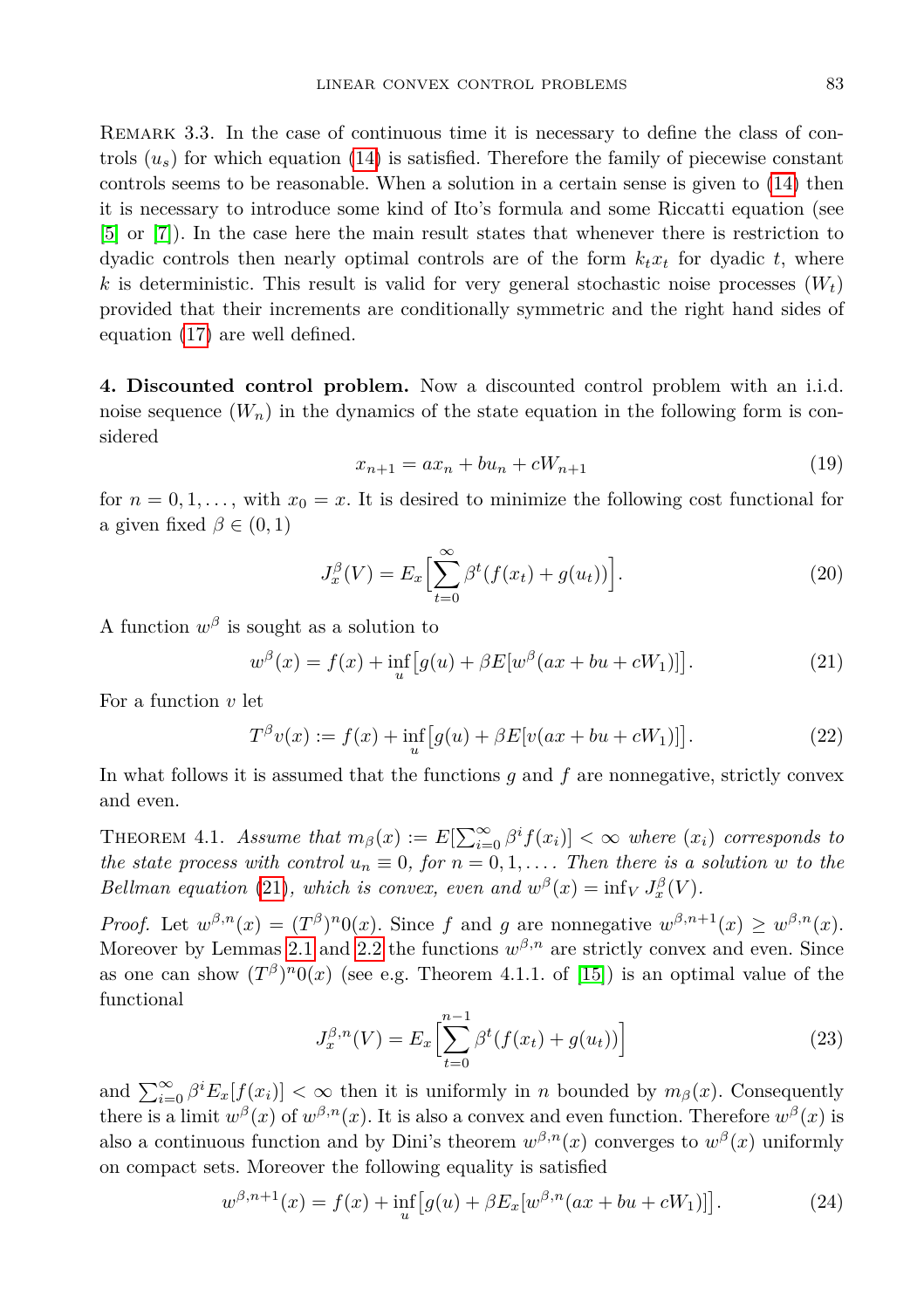Let  $G^n(x) := E_x[w^{\beta,n}(x+cW_1)]$ . By Lemma [2.1](#page-2-2)  $G^n$  is a strictly convex and even function. Then by Lemma [2.2](#page-2-3) the infimum in [\(24\)](#page-6-1) is attained for *u* from the interval  $\left[-\left|\frac{ax}{b}\right|,\left|\frac{ax}{b}\right|\right]$ . Since  $G^n(x) \leq m_\beta(x)$  and  $G^n(x)$  converges to  $G(x) = E_x[w(x + cW_1)],$  which is again convex and therefore continuous, by Dini's theorem  $G<sup>n</sup>$  converges to  $G$  uniformly on compact sets. Therefore let  $n \to \infty$  in [\(24\)](#page-6-1), which leads to the Bellman equation [\(21\)](#page-6-0).

**5. Average cost per unit time problem.** Now consider the minimization of the following long run average cost functional

$$
J_x^a(V) = \limsup_{T \to \infty} \frac{1}{T} E_x \left[ \sum_{t=0}^{T-1} (f(x_t) + g(u_t)) \right]
$$
 (25)

over strategies  $V = (u_0, \ldots, u_{T-1}, \ldots)$ . By a Tauberian Lemma (see Lemma 8.3.1 in [\[15\]](#page-15-10)) it follows directly that

<span id="page-7-3"></span><span id="page-7-0"></span>
$$
\limsup_{\beta \to 1} (1 - \beta) J_x^{\beta}(V) \le J_x^a(V). \tag{26}
$$

Consequently

$$
\limsup_{\beta \to 1} (1 - \beta) \inf_{V} J_x^{\beta}(V) \le \inf_{V} J_x^a(V). \tag{27}
$$

Let  $\bar{w}^{\beta}(x) = w^{\beta}(x) - w^{\beta}(0)$ . Since  $w^{\beta}$  is convex and even, its minimum is at  $x = 0$  and therefore  $\bar{w}^{\beta}(x) \geq 0$ . Furthermore by [\(21\)](#page-6-0) it is a solution to

$$
\bar{w}^{\beta}(x) + (1 - \beta)w^{\beta}(0) = f(x) + \inf_{u} [g(u) + \beta E[\bar{w}^{\beta}(ax + bu + cW_1)]].
$$
 (28)

In what follows using a vanishing discount approach it is desired to let  $\beta \to 1$  in [\(28\)](#page-7-0). The following result is valid.

<span id="page-7-2"></span>THEOREM 5.1. Assume that  $E\{f(d + cW_1)\} < \infty$  and  $E\{g(d + eW_1)\} < \infty$ , for each  $d, e \in R$  *and*  $\liminf_{\beta \to 1} (1 - \beta) m_{\beta}(0) < \infty$ . Then there is a constant  $\lambda$  and a convex and *even function*  $w \geq 0$  *that are solutions to the equation* 

<span id="page-7-1"></span>
$$
w(x) + \lambda = f(x) + \inf_{u} [g(u) + E[w(ax + bu + cW_1)]].
$$
 (29)

*Proof.* We are going to show that the family  $\{\bar{w}^{\beta}(x), \beta \in (0,1)\}\$ is locally bounded (i.e. bounded on any compact set) and is equicontinuous at each point. By assumption choose a subsequence  $\beta_n \to 1$  such that  $(1 - \beta_n)m_{\beta_n}(0)$  is bounded. Then there is a further subsequence, for simplicity still denoted by  $\beta_n$ , such that  $(1 - \beta_n)w^{\beta_n}(0)$  converges to  $\lambda$ . By Ascoli–Arzela theorem (see Theorem 2.3 in [\[3\]](#page-15-12)) choose a further subsequence (again denoted by  $\beta_n$ ) such that  $\bar{w}^{\beta_n}(x)$  converges uniformly in *x* from compact subsets to a continuous function  $w(x)$ . Since the functions  $\bar{w}^{\beta}$  are convex and even, the function *w* is convex and even as well. Then we show in Step 3 that we are allowed let  $\beta_n \to 1$  in [\(28\)](#page-7-0), which completes the proof. The proof now consists of several steps:

*Step* 1. Local boundedness of  $\{\bar{w}^{\beta}(x), \beta \in (0,1)\}\$ . The following inequalities are satisfied

$$
0 \le \overline{w}^{\beta}(x) = w^{\beta}(x) - w^{\beta}(0) \le f(x) + g\left(\frac{-ax}{b}\right) + \beta E[\overline{w}^{\beta}(cW_1)]
$$

$$
- f(0) - g(0) - \beta E[\overline{w}^{\beta}(cW_1)] = \overline{f}(x) + \overline{g}\left(\frac{-ax}{b}\right) \tag{30}
$$

where  $\bar{f}(x) = f(x) - f(0)$  and  $\bar{g}(x) = g(x) - g(0)$ .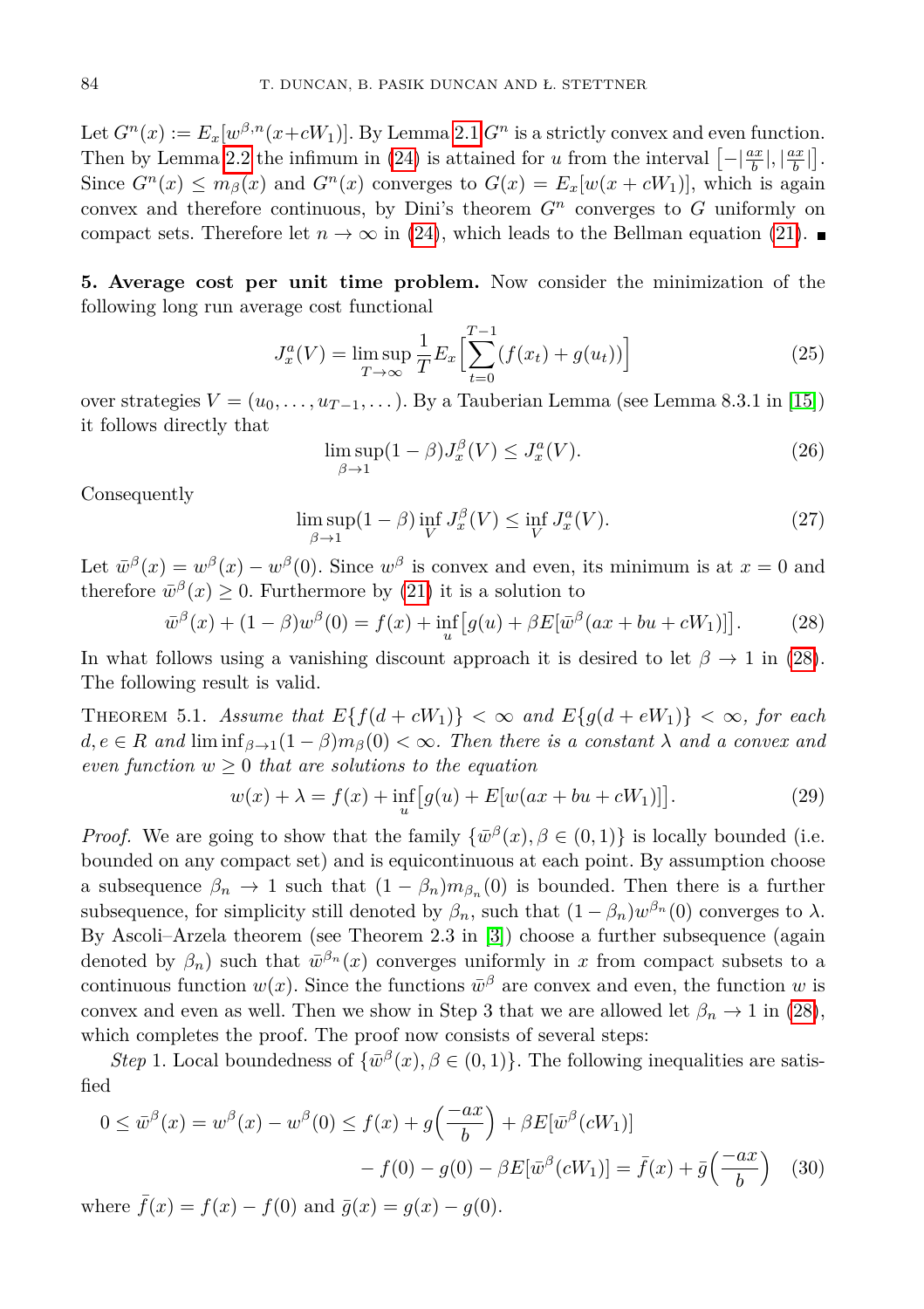*Step* 2. Equicontinuity at each point of  $\bar{w}^{\beta}$ . Denote by  $\hat{u}^{\beta}$  the selector minimizing right hand side of [\(21\)](#page-6-0). Then it follows that

$$
\bar{w}^{\beta}(x) - \bar{w}^{\beta}(y) \le f(x) + g\left(\hat{u}^{\beta}(y) + \frac{y-x}{b}\right) + \beta E\left[\bar{w}^{\beta}(ay + b\hat{u}^{\beta}(y) + cW_1)\right]
$$

$$
- f(y) - g(\hat{u}^{\beta}(y)) - \beta E\left[\bar{w}^{\beta}(ay + b\hat{u}^{\beta}(y) + cW_1)\right]
$$

$$
= f(x) - f(y) + g\left(\hat{u}^{\beta}(y) + \frac{y-x}{b}\right) - g(\hat{u}^{\beta}(y)). \quad (31)
$$

Since by Lemma [2.2](#page-2-3)  $|\hat{u}^{\beta}(y)| \leq |\frac{dy}{b}|$  equicontinuity at each point follows.

*Step* 3. Take the limit in [\(28\)](#page-7-0) along a suitable subsequence. Note first that  $\bar{w}^{\beta}$  is convex and even and therefore  $\bar{w}^{\beta} \geq 0$ . Moreover by Lemma [2.2](#page-2-3) infimum in [\(28\)](#page-7-0) is attained for *u* between 0 and  $\frac{-bx}{2a}$ , that does not depend on  $\beta$  and by Step 1  $\bar{w}^{\beta}(ax + bu + cW_1) \le$  $\int \bar{f}(ax + bu + cW_1) + \bar{g}(-a \frac{ax + bu + cW_1}{b})$  and both functions are integrable. Consequently

$$
E[\bar{w}^{\beta_n}(ax+bu+cW_1)] \to E[\bar{w}(ax+bu+cW_1)] \tag{32}
$$

uniformly in *u* taking values between 0 and  $\frac{-bx}{2a}$ , as  $\beta_n \to 1$ . Therefore let the subsequence  $\beta_n \to 1$  in [\(28\)](#page-7-0) from which [\(29\)](#page-7-1) follows.

COROLLARY 5.2. For any control V it follows that  $\lambda \leq \inf_{V} J_0^a(V) \leq \inf_{V} J_x^a(V)$ . For the *control*  $\hat{V}$  *consisting of controls for which equality in* [\(29\)](#page-7-1) *is satisfied, we have*  $\lambda = J_x^a(\hat{V})$ *.* 

*Proof.* The first inequality follows from the proof of Theorem [5.1](#page-7-2) and inequality [\(26\)](#page-7-3). Note now that for  $V = (u_0, u_1, \dots)$  and  $V' = (\frac{ax}{b} + u_0, u_1, \dots)$  it follows that  $x_1^V =$  $ax + bu_0 + cW_1$  with  $x_0 = x$  under *V* and  $x_1^{V'} = ax_0 + bu_0 + cW_1 = x_1^{V}$  with  $x_0 = 0$ under  $V'$ . Therefore

$$
E_x \left[ \sum_{t=0}^{T-1} \left( f(x_t^V) + g(u_t) \right) \right] = E_0 \left[ \sum_{t=1}^{T-1} \left( f(x_t^{V'}) + g(u_t) \right) \right] + f(x) + g(u_0) \tag{33}
$$

and consequently  $J_x^a(V) = J_0^a(V')$ . Thus  $\inf_V J_x^a(V) \ge \inf_V J_0^a(V) \ge \lambda$ .

For the control  $\hat{V}$ 

<span id="page-8-0"></span>
$$
w(x_n) + \lambda = f(x_n) + g(u_n) + E[w(x_{n+1})|x_0, \dots, x_n].
$$
\n(34)

Therefore by summing first  $T-1$  equations in [\(34\)](#page-8-0) it follows that

$$
w(x) + T\lambda = E\left[\sum_{i=0}^{T-1} (f(x_n) + g(u_n)) + w(x_T)\right]
$$
 (35)

and since  $w \geq 0$  it follows that  $\lambda \geq J_x^a(\hat{V})$  and by the first part of the proof there is the equality.  $\blacksquare$ 

Remark 5.3. Note that in the discounted problem and now also in the average cost per unit time problem it was important to know that optimal controls, which may depend in the discounted case on *n* and in the average cost per unit time on  $\beta$  in the problems approximating the studied problem, are from a given compact set (in our case an interval), which does not depend on these parameters. This allows one to insert the limit under the infimum sign. Such a property does not hold in general in the multidimensional control case. One can easily construct suitable counterexamples.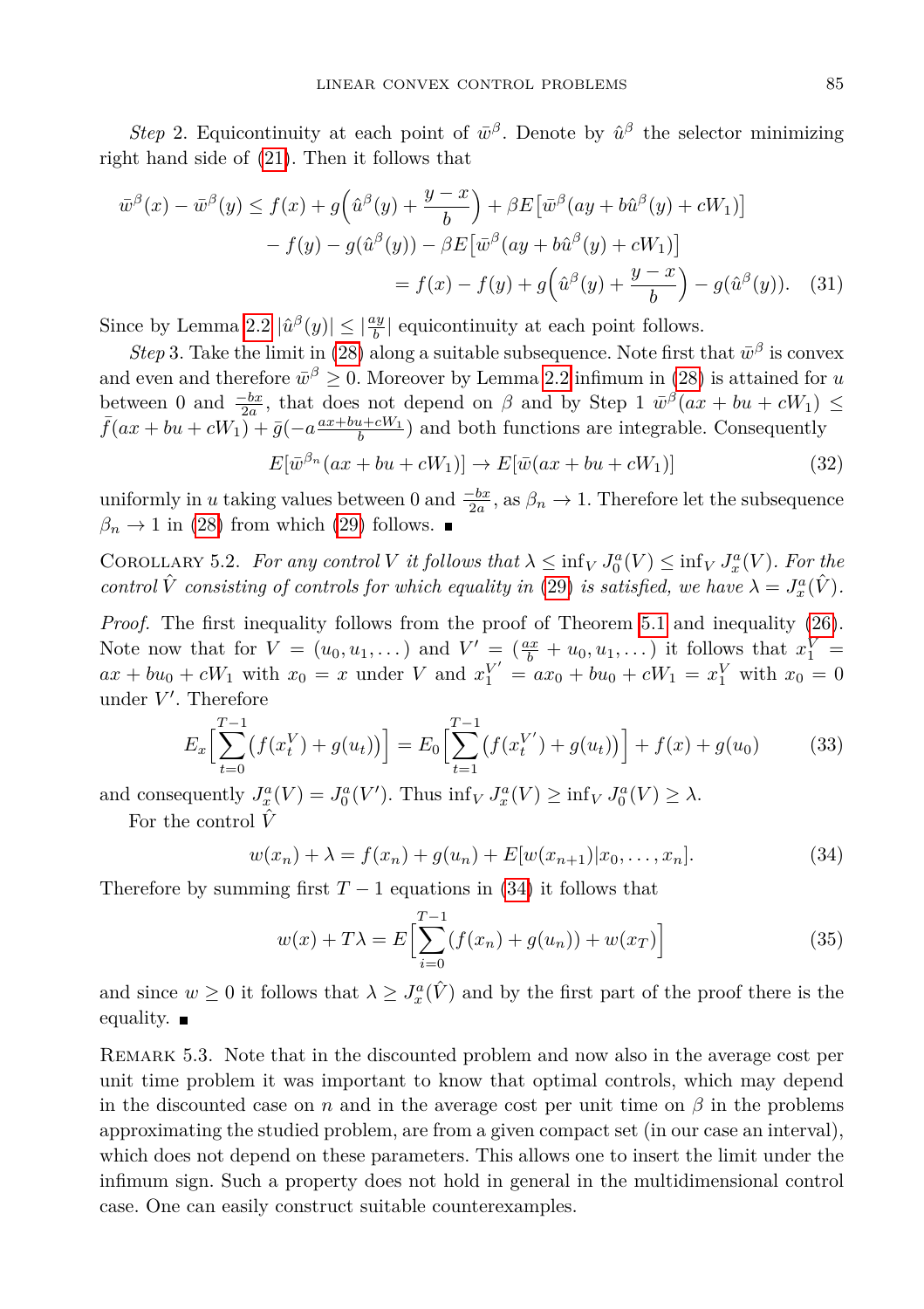**6. Finite time horizon exponential functional.** Now consider a discounted exponential functional

$$
J_x^{eT}(V) = \ln\bigg(E_x \bigg[\exp\bigg\{\sum_{t=0}^{T-1} (f_t(x_t) + g_t(u_t)) + G(x_T)\bigg\}\bigg]\bigg) \tag{36}
$$

where  $f_t, g_t$  and *G* are nonnegative, strictly convex and even for  $t = 0, 1, \ldots, T-1$  and  $(x<sub>t</sub>)$  follows [\(19\)](#page-6-2). The following technical lemma is used subsequently.

<span id="page-9-1"></span>LEMMA 6.1. *If F is strictly convex and*  $E[e^{F(x+cW_1)}]$  *is well defined for each x, then*  $E[e^{F(x+ cW_1)}] = e^{\tilde{F}(x)}$ (37)

*where*  $\tilde{F}$  *is strictly convex.* 

*Proof.* Let  $\tilde{F}(x) = \ln E[e^{F(x+ cW_1)}]$ . Then by using the strict convexity of *F* and the Hölder inequality for  $\lambda \in [0,1]$  the following inequality is satisfied:

$$
E[e^{F(\lambda x + (1-\lambda)y + cW_1)}] \le E[e^{\lambda F(x + cW_1) + (1-\lambda)F(y + cW_1)}]
$$
  
=  $(E[e^{F(x + cW_1)}])^{\lambda} (E[e^{F(y + cW_1)}])^{1-\lambda} = e^{\lambda \tilde{F}(x)} e^{(1-\lambda)\tilde{F}(y)}$  (38)

with strict inequality for  $\lambda \in (0,1)$ , which completes the proof.  $\blacksquare$ 

<span id="page-9-4"></span>Corollary 6.2. *For strictly convex and even functions F and g and constants a and b,* assuming that  $E[e^{F(x+ cW_1)}]$  is well defined for each *x* the function *H* defined by

<span id="page-9-2"></span><span id="page-9-0"></span>
$$
H(x) := \inf_{u} \left[ g(u) + \ln \left( E[e^{F(ax + bu + cW_1)}] \right) \right]
$$
 (39)

*is even and strictly convex. Furthermore the minimum in* [\(39\)](#page-9-0) *is attained in the interval*  $[0, \frac{-ax}{b}]$  whenever  $\frac{-ax}{b} > 0$  and in the interval  $[\frac{-ax}{b}, 0]$  whenever  $\frac{-ax}{b} < 0$ , and at 0 when  $a = 0$  *or*  $x = 0$ *.* 

*Proof.* Note that  $H(x) = \inf_{u} [g(u) + \tilde{F}(ax + bu)]$  is by Lemmas [6.1](#page-9-1) and [2.2](#page-2-3) strictly convex. Since  $F$  and  $g$  are even functions by Lemma [2.1](#page-2-2) and [2.2](#page-2-3) the function  $H$  is also even and the minimum is attained in the intervals described above. Note that  $H(0)$  =  $g(0) + \ln(E^{\tilde{F}(cW_1)})$ , that is, for  $x = 0$  the optimal control is  $u = 0$ .

Consider now the following system of Bellman equations

$$
e^{w_0^e(x)} = e^{G(x)}
$$
  
\n
$$
e^{w_{n+1}^e(x)} = \inf_{u} \exp(f_{T-(n+1)}(x) + g_{T-(n+1)}(u)) E[\exp(w_n^e(ax + bu + cW_1))]
$$
  
\nfor  $n = 0, 1, ..., T-2$   
\n
$$
e^{w_T^e(x)} = \inf_{u} e^{f_0(x) + g_0(u)} E[\exp(w_{T-1}^e(ax + bu + cW_1))].
$$
\n(40)

Optimal strategies are described in the following theorem.

<span id="page-9-5"></span>Theorem 6.3. *Assume that for each x*

<span id="page-9-3"></span>
$$
E_x\left[\exp\left(\sum_{t=0}^{T-1-k} f_t(x_t) + G(x_{T-k})\right)\right] < \infty,\tag{41}
$$

*for*  $k = 0, 1, \ldots, T-1$ , where  $x_n$  corresponds to the state process with control  $u \equiv 0$ *and the functions ft, g<sup>t</sup> and G are nonnegative, strictly convex and even. Then functions*  $w_n$  *defined in* [\(40\)](#page-9-2) *for*  $n = 0, 1, \ldots, T$  *are well defined, strictly convex and even and*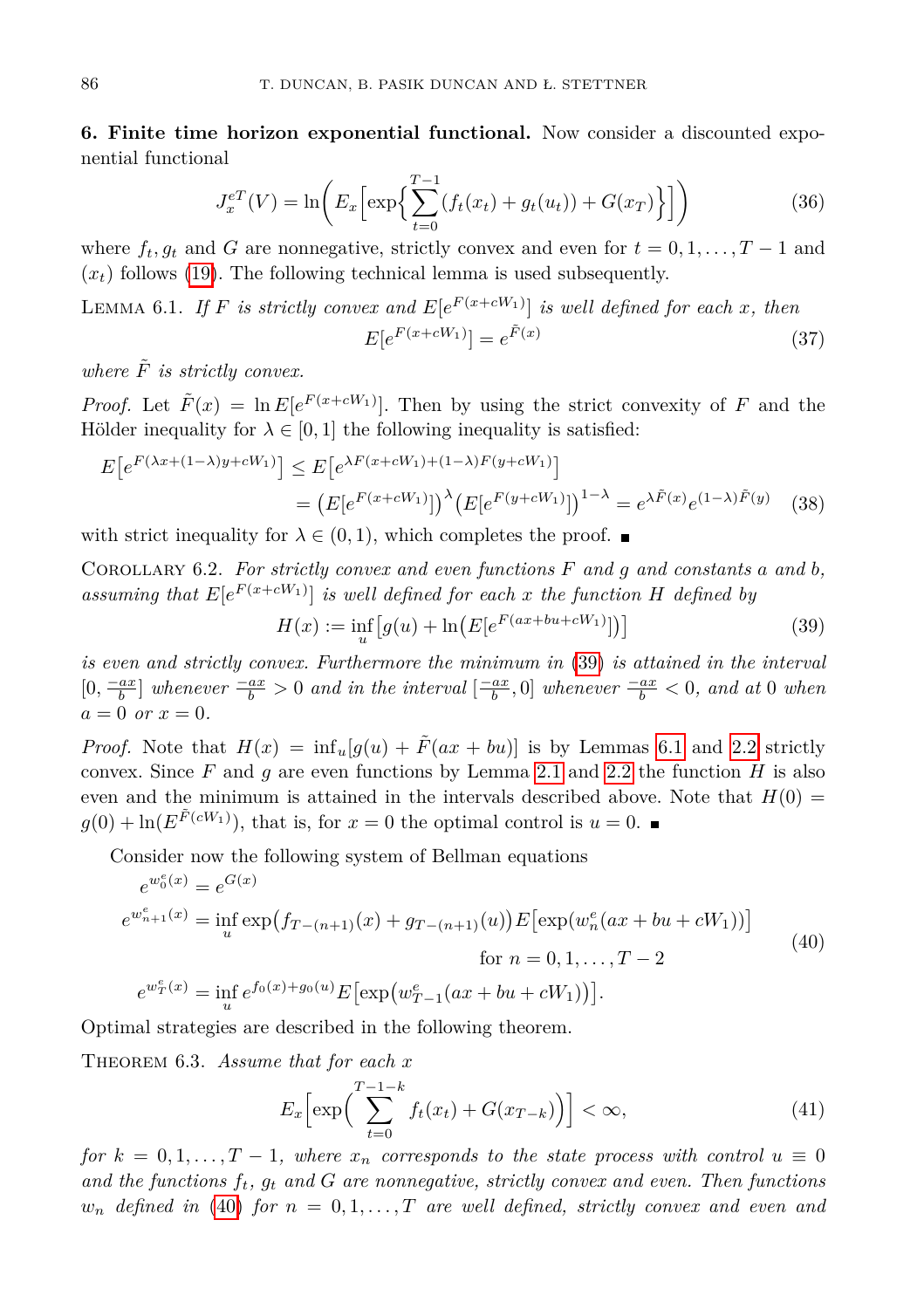$w_T(x) = \sup_V J_x^{eT}(V)$ *. Furthermore optimal strategies at time n, for*  $n = 0, 1, \ldots, T - 1$ *, are of the form*  $u_n(x_n)$  *where*  $u_n$  *is a uniquely defined continuous selector in the equation for*  $w_{T-n}$ *.* 

*Proof.* With the assumption [\(41\)](#page-9-3) the right hand sides of the equations [\(40\)](#page-9-2) are well defined. Then use Lemma [6.1](#page-9-1) and Corollary [6.2](#page-9-4) to obtain that the family *w<sup>n</sup>* is strictly concave and even. The remaining part of the proof is rather standard (see e.g. [\[11\]](#page-15-9)).

**7. Discounted exponential functional.** Now consider the following exponential functional for  $\beta, \gamma \in (0, 1)$ 

<span id="page-10-0"></span>
$$
J_x^{e,\beta}(V,\gamma) = \ln\left(E_x\left[\exp\left\{\sum_{t=0}^{\infty} \beta^t \gamma(f(x_t) + g(u_t))\right\}\right]\right) \tag{42}
$$

with dynamics of  $(x_n)$  of the form [\(19\)](#page-6-2). A solution of the following Bellman equation is sought:

$$
\exp(w^{e,\beta}(x,\gamma)) = \inf_{u} \left[ \exp(\gamma(f(x) + g(u))) E\{ \exp(w^{e,\beta}(ax + bu + cW_1, \gamma\beta)) \} \right]
$$
  

$$
=: \exp(T^{e,\beta}w^{e,\beta}(x,\gamma)) \quad (43)
$$

where f and q are nonnegative, strictly convex and even.

Assume that f and q are nonnegative and  $q(0) = 0$ . Then

<span id="page-10-1"></span>
$$
T^{e,\beta}0(x,\gamma) = \inf_{u} \ln(e^{\gamma(f(x) + g(u))}) = \gamma f(x) =: w_0^{e,\beta}(x,\gamma) \ge 0,
$$

and the mapping  $x \mapsto T^{e,\beta}0(x,\gamma)$  is convex. Therefore  $(T^{e,\beta})^n0(x,\gamma) := w_n^{e,\beta}(x,\gamma)$  is an increasing sequence, and by Corollary [6.2](#page-9-4) it consists of convex functions.

Furthermore there is equality

$$
\exp(w_{n+1}^{e,\beta}(x,\gamma)) = \inf_{u} \left[ e^{\gamma(f(x)+g(u))} E\{ \exp(w_n^{e,\beta}(ax+bu+cW_1,\gamma\beta)) \} \right].
$$
 (44)

THEOREM 7.1. *Assume that*  $\tilde{m}_{\beta}(x,\gamma) := E\left[\exp\left(\sum_{i=0}^{\infty} \gamma \beta^{i} f(x_{i})\right)\right] < \infty$  where  $(x_{i})$  cor*responds to the state process with the control*  $u_n \equiv 0$ , for  $n = 0, 1, \ldots$  *Then there is a solution*  $w^{e,\beta}$  *to the Bellman equation* [\(43\)](#page-10-0) *which is convex in x, even, convex in*  $\gamma$  *and*  $w^{e,\beta}(x,\gamma) = \inf_{V} J_x^{e,\beta}(V)$ .

*Proof.* Note that  $w_n^{e,\beta}(x,\gamma)$  is an optimal value of the functional

$$
J_x^{e,\beta,n}(x,\gamma,V) = \ln\left(E_x\left[\exp\left(\gamma\sum_{t=0}^{n-1}\beta^t(f(x_t) + g(u_t))\right)\right]\right)
$$
(45)

and is uniformly bounded by  $ln(m_\beta(x,\gamma))$ . Consequently there is a limit  $w^{\epsilon,\beta}(x,\gamma)$  of  $w_n^{e,\beta}(x,\gamma)$ . Since  $x \mapsto w_n^{e,\beta}(x,\gamma)$  is strictly convex, the function  $x \mapsto w^{e,\beta}(x,\gamma)$  is convex as well. Therefore  $x \mapsto w^{\epsilon,\beta}(x,\gamma)$  is continuous and by Dini's theorem for each  $\gamma$  function  $w_n^{e,\beta}(x,\gamma)$  converges uniformly on compact sets to  $w^{e,\beta}(x,\gamma)$ . Moreover by Corol-lary [6.2](#page-9-4) the functions  $w_n^{e,\beta}$  are even and therefore  $w^{e,\beta}$  is also even. Let  $G^n(x,\gamma) :=$  $\ln(E\{\exp(w_n^{e,\beta}(ax+bu+cW_1,\gamma))\})$ . By Corollary [6.2](#page-9-4) the function  $x \mapsto G^n(x,\gamma)$  is strictly convex and even. Furthermore  $G^n(x, \gamma) \leq \tilde{m}_\beta(x, \gamma)$ . Sequence  $G^n(x, \gamma)$  is increasing and converges to  $G(x, \gamma)$  and  $x \mapsto G(x, \gamma)$  is convex and therefore continuous. Consequently  $G<sup>n</sup>(x, \gamma)$  converges uniformly to  $G(x, \gamma)$  for fixed  $\gamma$ . By Corollary [6.2](#page-9-4) the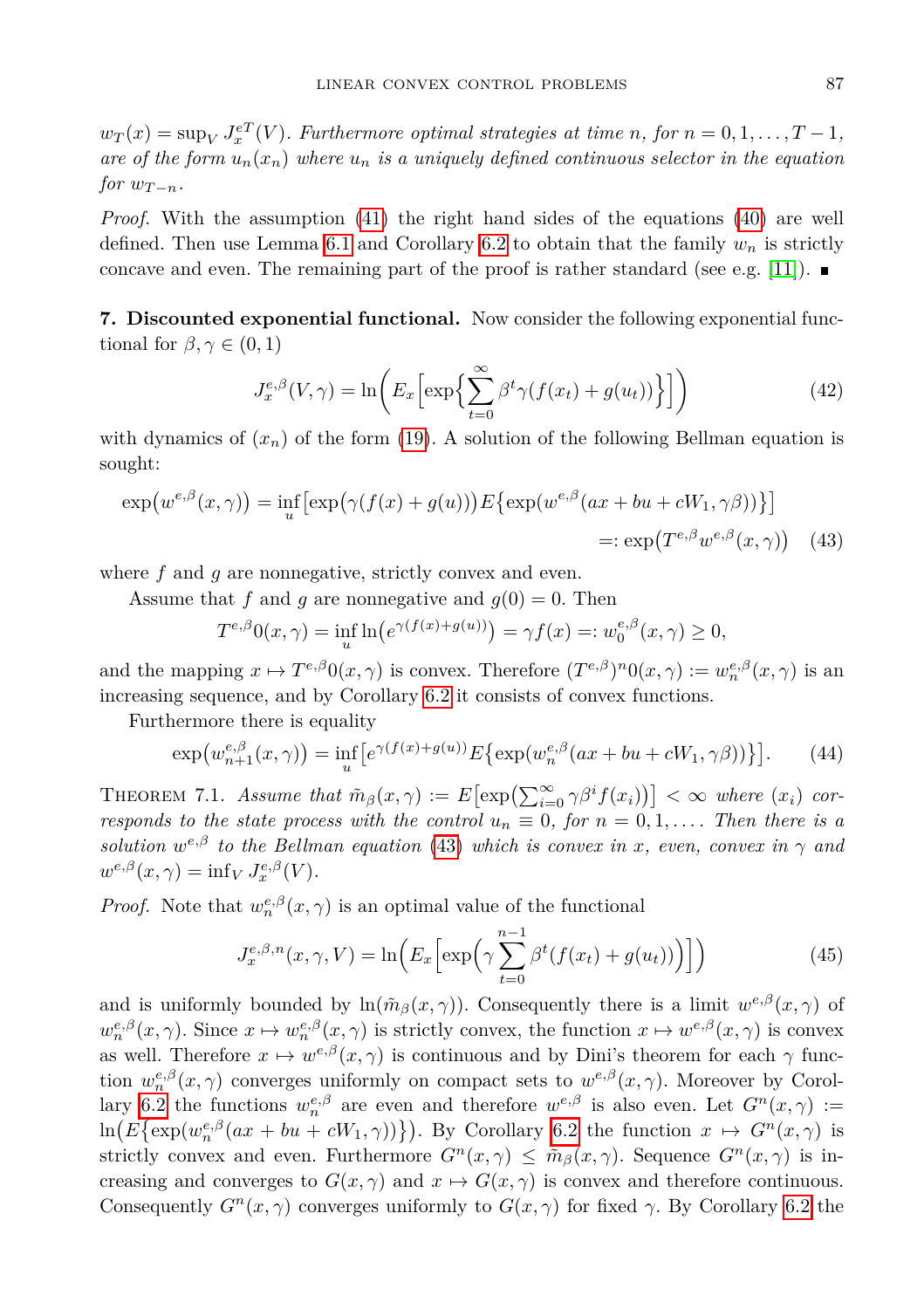infimum in [\(44\)](#page-10-1) is attained for *u* from the interval  $\left[-\left|\frac{ax}{b}\right|,\left|\frac{ax}{b}\right|\right]$ . By letting *n* to  $\infty$  in (44) it follows that  $w^{e,\beta}$  is a solution to [\(43\)](#page-10-0). Moreover note that  $w^{e,\beta}_n(x,\gamma)$  is also convex in  $\gamma$ because  $J_x^{e,\beta,n}(x,\gamma,V)$  is convex for fixed *x* and each *V* (which follows in a similar way as the proof of Lemma [6.1\)](#page-9-1). Therefore  $w^{e,\beta}$  is convex in  $\gamma$ . The fact that  $w^{e,\beta}$  is a value function follows in a standard way.  $\blacksquare$ 

## **8. Long run exponential functional.** Now consider the minimization of

$$
J_x^{el,\gamma}(V) = \limsup_{T \to \infty} \frac{1}{T} \ln \left( E_x \left[ \exp \left\{ \gamma \sum_{t=0}^{T-1} (f(x_t) + g(u_t)) \right\} \right] \right). \tag{46}
$$

This kind of functional is in a sense motivated by risk sensitive control problems and the method is based on a vanishing discount approach which follows some ideas of [\[14\]](#page-15-13). Now consider solving the following Bellman equation, that is, to find a constant *λ <sup>e</sup>* and a function *w* such that

<span id="page-11-1"></span>
$$
\exp(v(x,\gamma) - \lambda^e(\gamma)) = \inf_u \left[ e^{\gamma(f(x) + g(u))} E\left\{ \exp(v(ax + bu + cW_1, \gamma)) \right\} \right].
$$
 (47)

From equation [\(43\)](#page-10-0) by letting  $\bar{w}^{e,\beta}(x,\gamma) := \bar{w}^{e,\beta}(x,\gamma) - w^{e,\beta}(0,\gamma)$  it follows that

$$
\exp(\bar{w}^{e,\beta}(x,\gamma) + w^{e,\beta}(0,\gamma) - w^{e,\beta}(0,\gamma\beta))
$$
  
= 
$$
\inf_{u} \left[ e^{\gamma(f(x)+g(u))} E\{\exp(\bar{w}^{e,\beta}(ax+bu+cW_1,\gamma\beta))\}\right].
$$
 (48)

Furthermore note that  $\bar{w}^{e,\beta}(x,\gamma) \geq 0$  since each function  $\bar{w}^{e,\beta}(x,\gamma)$  attains its minimum at 0. For  $x = 0$  in [\(43\)](#page-10-0) the infimum is attained by choosing  $u = 0$  so that

$$
\exp(\bar{w}^{e,\beta}(x,\gamma)) \le \frac{\exp(\gamma(f(x) + g(\frac{-ax}{b})))E\{\exp(w^{e,\beta}(cW_1,\gamma\beta))\}}{\exp(\gamma(f(0) + g(0)))E\{\exp(w^{e,\beta}(cW_1,\gamma\beta))\}} = \exp\left(\gamma\left(\bar{f}(x) + \bar{g}\left(\frac{-ax}{b}\right)\right)\right) \tag{49}
$$

where  $\bar{f}(x) = f(x) - f(0)$  and  $\bar{g}(x) = g(x) - g(0)$ . Let  $u_x$  be an optimal control for *x*. Then

$$
\exp(\bar{w}^{e,\beta}(x,\gamma)) \ge \frac{\exp(\gamma(f(x) + g(u_x)))E\{\exp(w^{e,\beta}(ax + bu_x + cW_1, \gamma\beta))\}}{\exp(\gamma(f(0) + g(\frac{ax}{b} + u_x)))E\{\exp(w^{e,\beta}(ax + bu_x + cW_1, \gamma\beta))\}}
$$

$$
= \exp\left(\gamma(\bar{f}(x) + g(u_x) - g(\frac{ax}{b} + u_x))\right) \tag{50}
$$

and

$$
\exp(w^{e,\beta}(x,\gamma) - w^{e,\beta}(y,\gamma))
$$
\n
$$
\leq \frac{\exp(\gamma(f(x) + g(u_y + \frac{y-x}{b})))E\{\exp(w^{e,\beta}(ay + bu_y + cW_1, \gamma\beta))\}}{\exp(\gamma(f(y) + g(u_y)))E\{\exp(w^{e,\beta}(ay + bu_y + cW_1, \gamma\beta))\}}
$$
\n
$$
= \exp\left(\gamma\left(f(x) - f(y) + g\left(u_y + \frac{y-x}{b}\right) - g(u_y)\right)\right). \quad (51)
$$

<span id="page-11-4"></span>THEOREM 8.1. *Assume that*  $\tilde{m}_{\beta}(x, \gamma) < \infty$  for each *x* and

<span id="page-11-3"></span><span id="page-11-2"></span><span id="page-11-0"></span>
$$
E\Big[\exp\Big(\gamma\beta\Big(f(cW_1)+g\Big(\frac{-acW_1}{b}\Big)\Big)\Big)\Big] < \infty \tag{52}
$$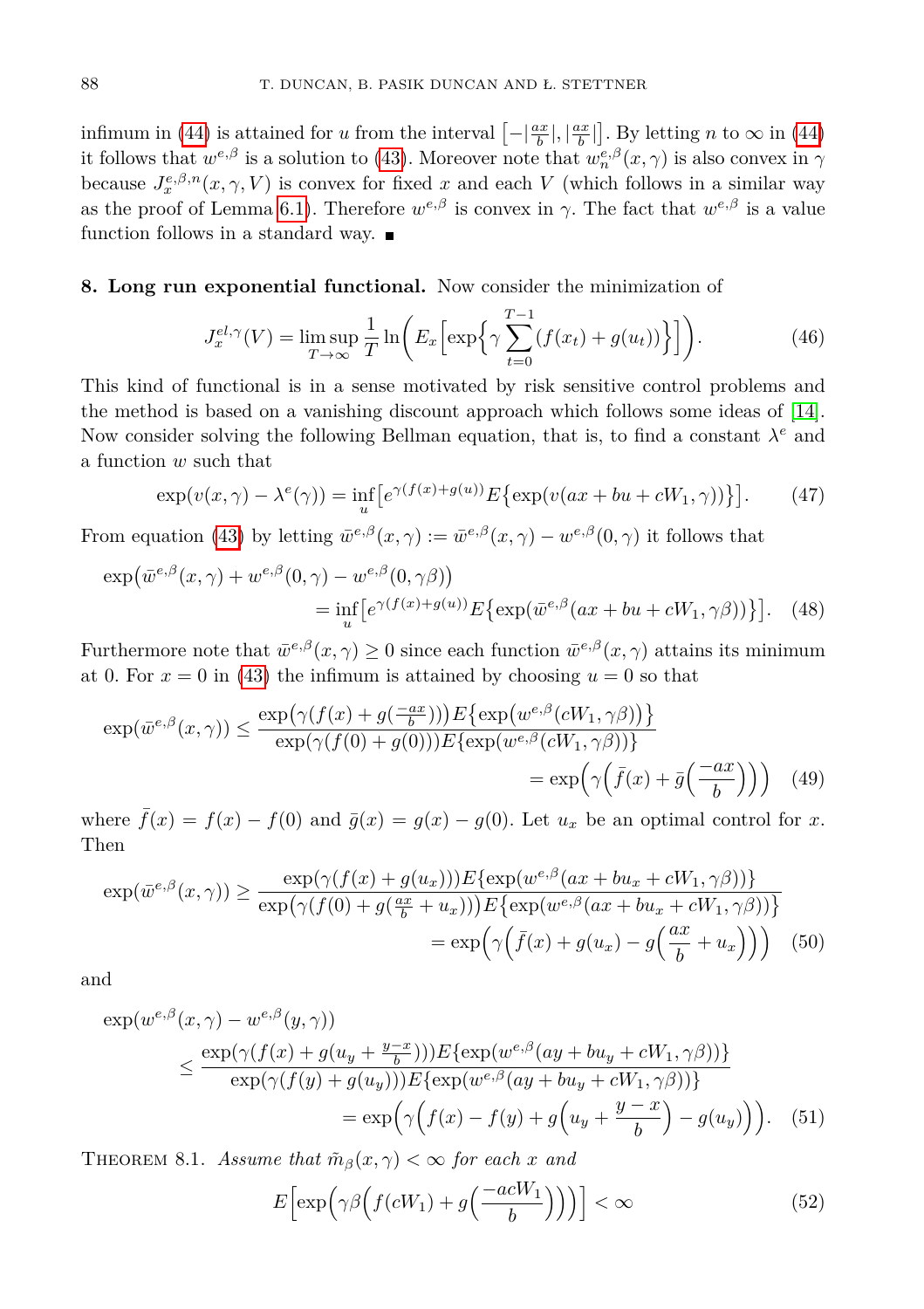*for all*  $\beta, \gamma \in (0,1)$ *. Then there is a constant*  $\lambda^e(\gamma)$  *and nonnegative continuous even convex functions*  $v^e$ *, for*  $n = 0, 1, \ldots$ *, such that* 

$$
\exp(v^e(x,\gamma) + \lambda^e(\gamma)) = \inf_u \left[ e^{\gamma(f(x) + g(u))} E\{\exp(v^e(ax + bu + cW_1, \gamma))\} \right].\tag{53}
$$

*Furthermore functions v <sup>e</sup> have the following uniform bounds*

$$
\inf_{|u| \in [0, |\frac{b}{a}|]} \exp\left(\gamma\left(\bar{f}(x) + g(u) - g\left(\frac{ax}{b} + u\right)\right)\right) \le e^{v^e(x,\gamma)} \le \exp\left(\gamma\left(\bar{f}(x) + \bar{g}\left(\frac{-ax}{b}\right)\right)\right) \tag{54}
$$

*and there is the inequality*

<span id="page-12-6"></span><span id="page-12-5"></span><span id="page-12-4"></span><span id="page-12-0"></span>
$$
\lambda^e(\gamma) \ge J_x^{el,\gamma}((\hat{u}))\tag{55}
$$

*for control functions*  $\hat{u}$  *which is a selector in the equation* [\(53\)](#page-12-0). Furthermore if for a given *control*  $V = (u_0, u_1, \dots)$  *we define a sequence of finite horizon controls* 

 $V_T = (u_0, u_1, \ldots, u_{T-2}, u_{T-1} = -ax_{T-1}/b)$ 

*then for such a sequence of controls we have the inequality*

$$
\limsup_{T \to \infty} \frac{1}{T} \ln \left( E_x \left[ \exp \left\{ \gamma \sum_{t=0}^{T-1} (f(x_t^{V_T}) + g(u_t)) \right\} \right] \right) \ge \lambda^e(\gamma). \tag{56}
$$

*Proof.* Since by Corollary [6.2](#page-9-4) an optimal control  $u_x$  is between 0 and  $\frac{-a}{2b}$  it follows that for each  $\beta$  and  $\gamma \in (0,1)$  functions  $\bar{w}^{e,\beta}(\cdot,\gamma)$  are locally bounded equicontinuous at each point (uniformly in  $\beta$  and  $\gamma$ ). Therefore by Theorem 2.3 in [\[3\]](#page-15-12) for each  $\gamma$  there is a convergent subsequence  $\beta_n \to 1$  such that for each  $m = 0, 1, \ldots$  it follows that  $\bar{w}^{e,\beta_n}(x,\gamma\beta_n^m) \to w_m^e(x,\gamma)$  as  $n \to \infty$  uniformly in *x* from compact sets. Furthermore  $w_m^e(\cdot, \gamma)$  are convex and even functions because such are the functions  $\bar{w}^e(x, \gamma \beta^m)$ . It is clear that  $w^{e,\beta}(0,\gamma\beta^m) - w^{e,\beta}(0,\gamma\beta^{m+1}) \geq 0$ . On the other hand using [\(49\)](#page-11-0) we obtain for each  $\gamma \in (0, 1)$ , and  $m = 0, 1, ...$ 

$$
\exp(w^{e}(0, \gamma \beta^{m})) = e^{\gamma(f(0) + g(0))} E\{\exp(w^{e, \beta}(cW_1, \gamma \beta^{m+1}))\}
$$
  
=  $e^{\gamma(f(0) + g(0))} E\{\exp(\bar{w}^{e, \beta}(cW_1, \gamma \beta^{m+1}))\} \exp(w^{e, \beta}(0, \gamma \beta^{m+1})).$  (57)

Therefore  $\lambda_m^{e,\beta_n}(\gamma) := w^{e,\beta_n}(0,\gamma\beta_n^m) - w^{e,\beta_n}(0,\gamma\beta_n^{m+1})$  converges to  $\lambda_m^e(\gamma)$  as  $n \to \infty$ . Moreover by convexity with respect to  $\gamma$  it follows for  $m = 0, 1, \ldots$  that

$$
0 \le \frac{w^{e,\beta}(x,\gamma\beta^m) - w^{e,\beta}(x,\gamma\beta^{m+1})}{\gamma\beta^m(1-\beta)} \le \frac{w^{e,\beta}(x,\gamma\beta^{m+1}) - w^{e,\beta}(x,\gamma\beta^{m+2})}{\gamma\beta^{m+1}(1-\beta)}
$$
(58)

and therefore in particular

<span id="page-12-3"></span><span id="page-12-2"></span><span id="page-12-1"></span>
$$
\beta_n \lambda_m^{e,\beta_n}(\gamma) \le \lambda_{m+1}^{e,\beta_n}(\gamma). \tag{59}
$$

Consequently  $\lambda_m^e(\gamma)$  is nondecreasing in *m*. Since in [\(48\)](#page-11-1) the controls *u* can be restricted between 0 and  $\frac{-ax}{b}$ , letting  $\beta^n \to 1$  in [\(48\)](#page-11-1) we obtain for  $m = 0, 1, \ldots$ 

$$
\exp(w_m^e(x,\gamma) + \lambda_m^e(\gamma)) = \inf_u \left[ e^{\gamma(f(x) + g(u))} E\{ \exp(w_{m+1}^e(ax + bu + cW_1, \gamma)) \} \right].
$$
 (60)

Note that by [\(49\)](#page-11-0)–[\(51\)](#page-11-2) for functions  $w_m^e(x, \gamma)$  it follows that

$$
\inf_{|u| \in [0, |\frac{b}{a}|]} \exp\left(\gamma\left(\bar{f}(x) + g(u) - g\left(\frac{ax}{b} + u\right)\right)\right) \le e^{w_m^e(x,\gamma)} \le \exp\left(\gamma\left(\bar{f}(x) + \bar{g}\left(\frac{-ax}{b}\right)\right)\right) \tag{61}
$$

and  $0 \leq \lambda_m^e(\gamma) \leq K(\gamma)$ , where  $K(\gamma)$  is a constant depending on  $\gamma$ . Now  $\bar{w}^{e,\beta_n}(x,\gamma\beta_n^m) - \bar{w}^{e,\beta_n}(x,\gamma\beta_n^{m+1}) = -\lambda_m^{e,\beta_n}(\gamma) + w^{e,\beta_n}(x,\gamma\beta_n^m) - w^{e,\beta_n}(x,\gamma\beta_n^{m+1})$  (62)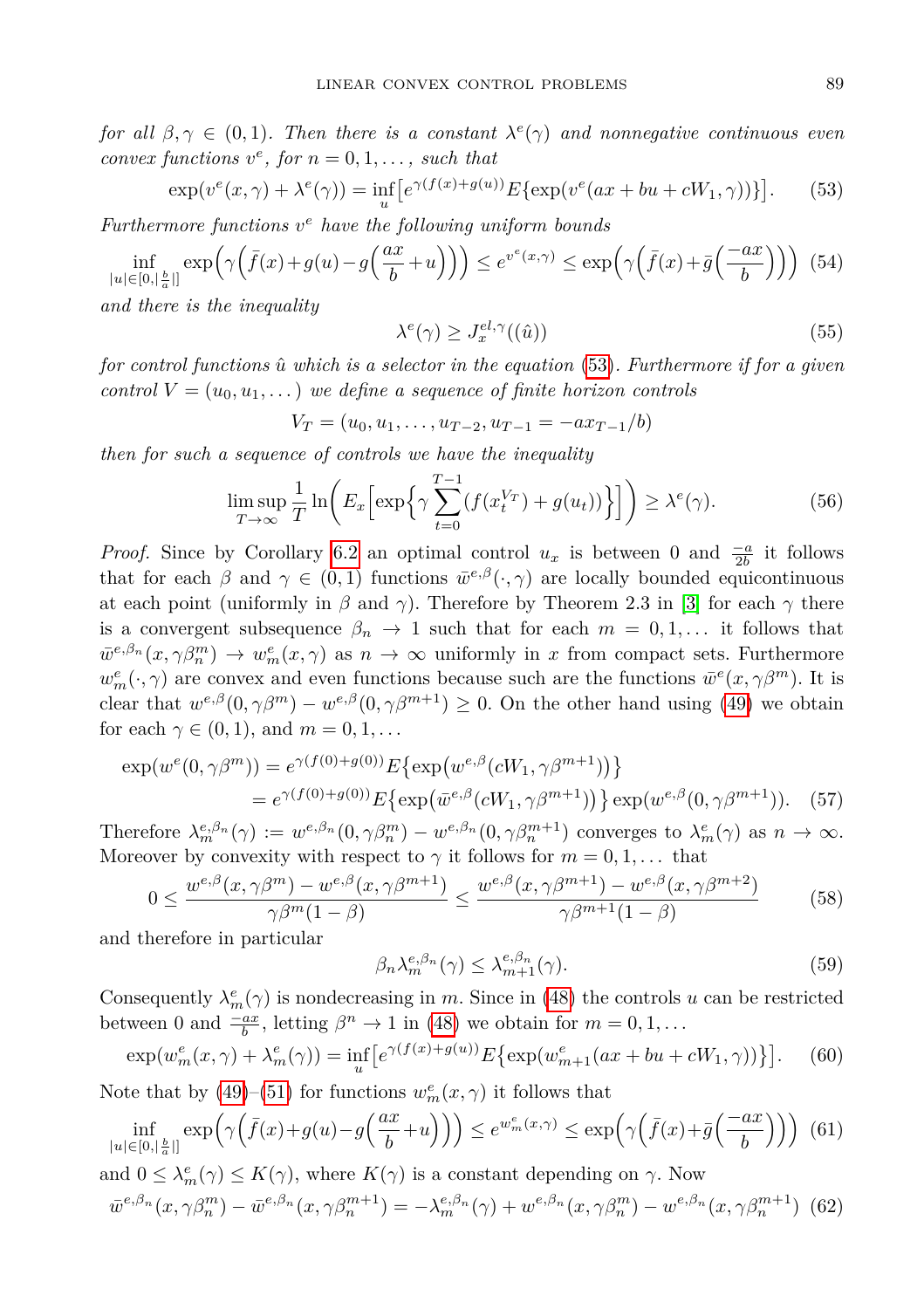and since from [\(58\)](#page-12-1)

$$
\beta_n \big( w^{e,\beta_n}(x, \gamma \beta_n^m) - w^{e,\beta_n}(x, \gamma \beta_n^{m+1}) \big) \le w^{e,\beta_n}(x, \gamma \beta_n^{m+1}) - w^{e,\beta_n}(x, \gamma \beta_n^{m+2}) \tag{63}
$$

by letting  $n \to \infty$  it follows that

$$
w_m^e(x, \gamma) - w_{m+1}^e(x, \gamma) = -\lambda_m^e(\gamma) + z_m(x, \gamma),
$$
\n(64)

where  $z_m$  is a nondecreasing sequence of functions. Clearly  $\lambda_m^e(\gamma)$  converges to  $\lambda^e(\gamma)$  and by [\(61\)](#page-12-2) also  $z_m(x, \gamma)$  converges to  $z(x, \gamma)$ . Therefore

$$
w_{m+1}^{e}(x,\gamma) = w_{m}^{e}(x,\gamma) + \lambda_{m}^{e}(\gamma) - z_{m}(x,\gamma)
$$
\n(65)

and if  $\lambda^e(\gamma) > z(x, \gamma)$  letting  $m \to \infty$  it follows that the sequence  $w_{m+1}^e(x, \gamma)$  is un-bounded, which contradicts [\(61\)](#page-12-2), while if  $\lambda^e(\gamma) < z(x, \gamma)$  it follows that  $w_m^e(x, \gamma)$  is unbounded which again contradicts [\(61\)](#page-12-2). Consequently  $\lambda^e(\gamma) = z(x, \gamma)$  and

<span id="page-13-0"></span>
$$
\lim_{m \to \infty} (w_{m+1}^e(x, \gamma) - w_m^e(x, \gamma)) = 0.
$$

By [\(61\)](#page-12-2) and Theorem 2.3 in [\[3\]](#page-15-12) there is a subsequence  $m_k \to \infty$  as well as a sequence of functions  $v_i^e$  such that  $w_{m_k+i}^e(x,\gamma) \to v_i^e(x,\gamma)$  for  $i = 0,1...$ , uniformly on compact subsets. Using  $\lim_{m\to\infty} (w_{m+1}^e(x,\gamma) - w_m^e(x,\gamma)) = 0$  we find that the functions  $v_i^e(x,\gamma)$ do not depend on *i* and so this is denoted as  $v^e(x, \gamma)$ . Clearly  $x \mapsto v^e(x, \gamma)$  is convex and even (since such is  $x \mapsto w_m^e(x, \gamma)$ ). If  $m_k \to \infty$  in equation [\(60\)](#page-12-3), [\(53\)](#page-12-0) follows. Furthermore it can be shown that for any control  $(\hat{u}_n)$  which consists of the selectors in equation [\(53\)](#page-12-0)

$$
e^{v_{n+1}^e(x,\gamma)+(m+1)\lambda^e(\gamma)} = \left[E_x\left\{\exp\left(\gamma\sum_{i=0}^m(f(X_i) + g(\hat{u}_i))\right)\exp(v_{n-m}^e(X_{m+1},\gamma))\right\}\right]
$$

$$
\geq \left[E_x\left\{\exp\left(\gamma\sum_{i=0}^m(f(X_i) + g(\hat{u}_i))\right)\right\}\right], \quad (66)
$$

since  $v_{n-m}^e \geq 0$ , so by taking the logarithm of both sides of [\(66\)](#page-13-0) and dividing by  $m+1$ [\(55\)](#page-12-4) follows. Note now that from equation [\(53\)](#page-12-0) in a similar way as in the finite horizon case there is the equality

$$
\exp(v_{n+1}^e(x,\gamma) + n\lambda^e(\gamma)) = \inf_{u_n} E_x \left[ \exp\left\{ \gamma \sum_{t=0}^n (f(x_t) + g(u_t)) + v^e(x_{n+1},\gamma) \right\} \right]
$$
(67)

where  $x_n$  corresponds to the state process corresponding to control sequence  $(u_n)$ . Consequently for any control  $(u_n)$  there is the inequality

$$
E_x\left[\exp\left\{\gamma\sum_{t=0}^n (f(x_t) + g(u_t)) + v^e(x_{n+1}, \gamma)\right\}\right] \ge \exp(v_{n+1}^e(x, \gamma) + n\lambda^e(\gamma)) \ge e^{n\lambda^e(\gamma)}.
$$
 (68)

By [\(54\)](#page-12-5) it follows that  $v^e(x_{n+1}, \gamma) \leq \gamma(\bar{f}(x) + \bar{g}(\frac{-ax}{b}))$  and therefore for  $u_{n+1} = \frac{-ax_{n+1}}{b}$ we have the inequality

$$
E_x \left[ \exp \left\{ \gamma \sum_{t=0}^{n+1} (f(x_t^{V_{n+2}}) + g(u_t)) - f(0) - g(0) \right\} \right] \ge e^{n\lambda^e(\gamma)} \tag{69}
$$

from which [\(56\)](#page-12-6) follows.  $\blacksquare$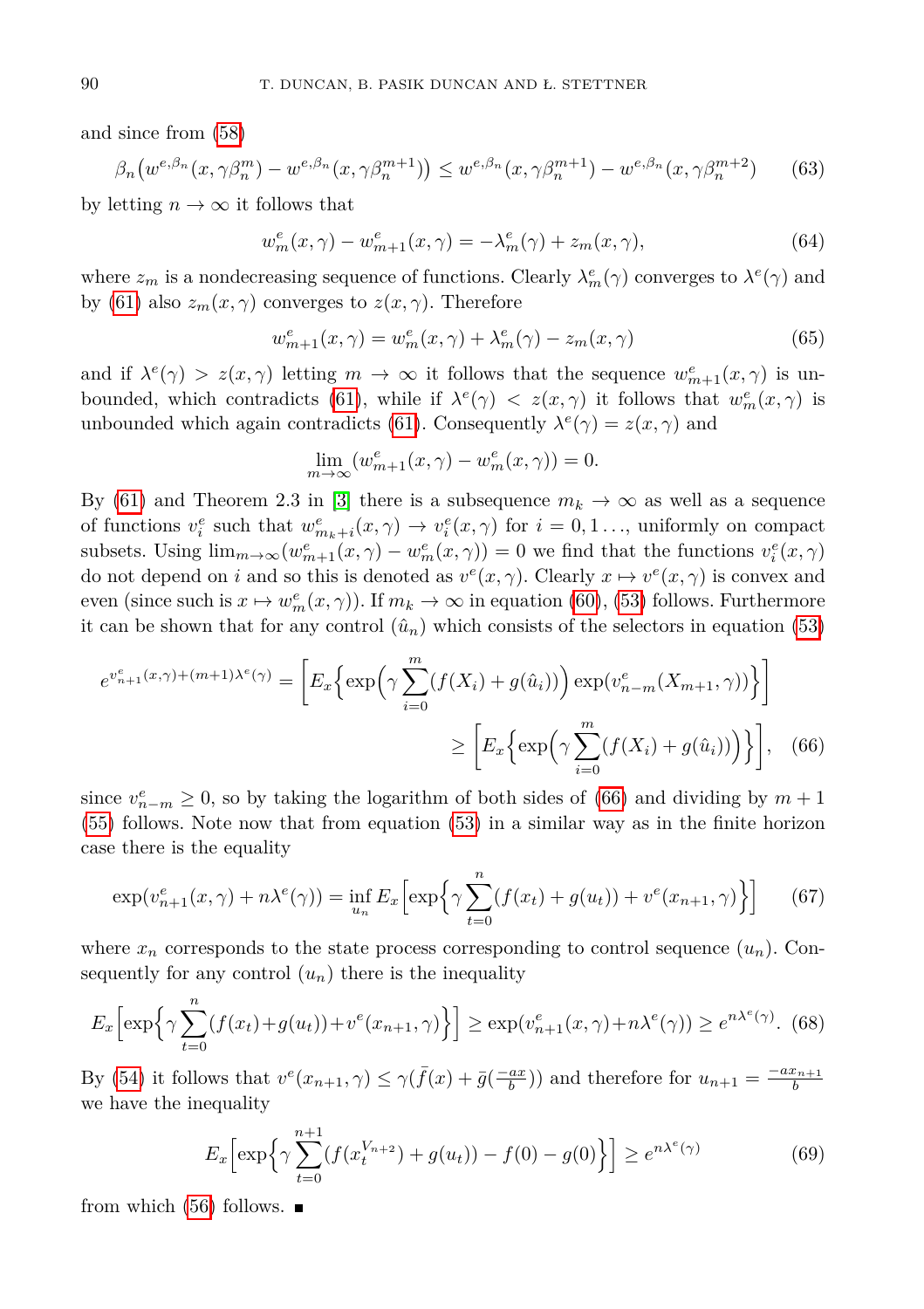**9. Long run exponential functional—finite horizon approach.** Now consider a finite horizon exponential Bellman equation. Let  $\bar{w}_n^e(x) = w_n^e(x) - w_n^e(0)$ . Then from [\(40\)](#page-9-2) it follows that

<span id="page-14-2"></span><span id="page-14-0"></span>
$$
\exp(\bar{w}_{n+1}^e(x) + (w_{n+1}^e(0) - w_n^e(0))) = \inf_u e^{f(x) + g(u)} E[\exp(\bar{w}_n^e(ax + bu + cW_1))]. \tag{70}
$$

A few estimates are needed now:

$$
\exp(\bar{w}_{n+1}^e(x)) \le \frac{\exp(f(x) + g(\frac{-ax}{b}))E\{\exp(w_n^e(cW_1))\}}{e^{(f(0) + g(0))}E\{\exp(w_n^e(cW_1))\}} = \exp\left(\bar{f}(x) + \bar{g}\left(\frac{-ax}{b}\right)\right) \tag{71}
$$

and for  $n \geq 2$ 

$$
1 \le \exp(w_{n+1}^e(0) - w_n^e(0)) \le e^{f(0) + g(0)} E\{\exp(\bar{w}_n^e(cW_1))\}
$$
  

$$
\le e^{f(0) + g(0)} E\{\exp(\bar{f}(cW_1) + \bar{g}(\frac{-acW_1}{b}))\}.
$$
 (72)

Furthermore denoting by  $\hat{u}_n$  the selector in [\(70\)](#page-14-0) we obtain

$$
\exp(w_{n+1}^e(x) - w_{n+1}^e(y))
$$
\n
$$
\leq \frac{\exp(f(x) + g(-\frac{a(x-y) - b\hat{u}_n(y)}{b})) E\{\exp(w_n^e(ay + b\hat{u}_n(y) + cW_1))\}}{\exp(f(y) + g(b\hat{u}_n(y))) E\{\exp(w_n^e(ay + b\hat{u}_n(y) + cW_1))\}}
$$
\n
$$
= \exp\left(f(x) - f(y) + g(-\frac{a(x-y) - b\hat{u}_n(y)}{b}) - g(u(y))\right). \tag{73}
$$

Theorem 9.1. *Assume that for each x*

<span id="page-14-4"></span><span id="page-14-3"></span><span id="page-14-1"></span>
$$
E_x\left[\exp\left(\sum_{t=0}^{T-1-k} f(x_t)\right)\right] < \infty,\tag{74}
$$

*for*  $k = 0, 1, \ldots, T-1$ *, where*  $x_n$  *corresponds to the state process with control*  $u \equiv 0$ *,* 

$$
E\left[\exp\left(f(cW_1) + g\left(\frac{-acW_1}{b}\right)\right)\right] < \infty. \tag{75}
$$

*and functions f, g are nonnegative, strictly convex and even. Then there is a pair* : *a constant*  $\lambda^e$  *and a sequence* of functions  $v_n^e$  *that are solutions to the Bellman equations* 

$$
\exp(v_{n+1}^e(x,\gamma) + \lambda^e(\gamma)) = \inf_u \left[ e^{\gamma(f(x) + g(u))} E\left\{ \exp(v_n^e(ax + bu + cW_1, \gamma)) \right\} \right].
$$
 (76)

*Furthermore the functions*  $v_n^e$  *are convex and even and* 

<span id="page-14-6"></span><span id="page-14-5"></span>
$$
v_n^e(x) \le \bar{f}(x) + \bar{g}\left(\frac{-ax}{b}\right). \tag{77}
$$

*Proof.* With the assumption [\(74\)](#page-14-1) the finite horizon exponential Bellman equations [\(40\)](#page-9-2) have solutions  $w_n^e$  which by Theorem [6.3](#page-9-5) are strictly convex and even. Using [\(71\)](#page-14-2) and [\(73\)](#page-14-3) it follows that the family  $\{\overline{w}_n^e, n = 1, 2, \dots\}$  is locally bounded and uniformly continuous at each point. From  $(50)$  one can choose a subsequence  $n_k$  such that

$$
\exp(w_{n_k+i+1}^e(0) - w_{n_k+i}^e(0)) \to \lambda_i^e,
$$

as  $k \to \infty$  for  $i = 0, 1, 2, \ldots$  By [\(72\)](#page-14-4) it follows that  $\lambda^e \geq 0$ . By Ascoli–Arzela arguments (see [\[3\]](#page-15-12)) there is a further subsequence, which for simplicity is still denoted by  $n_k$  such that  $\bar{w}_{n_k+i}^e(x) \to \bar{v}_i^e(x)$  for  $i = 0, 1, \ldots$  and the functions  $\bar{v}_i^e$  are convex and even. Therefore by letting  $k \to \infty$  in [\(70\)](#page-14-0), using that the infimum is attained between 0 and  $\frac{-ax}{b}$  it follows that

$$
\exp(\bar{v}_{n+1}^e(x,\gamma) + \lambda_n^e(\gamma)) = \inf_u \left[ e^{\gamma(f(x)+g(u))} E\{\exp(\bar{v}_n^e(ax+bu+cW_1,\gamma))\} \right].\tag{78}
$$